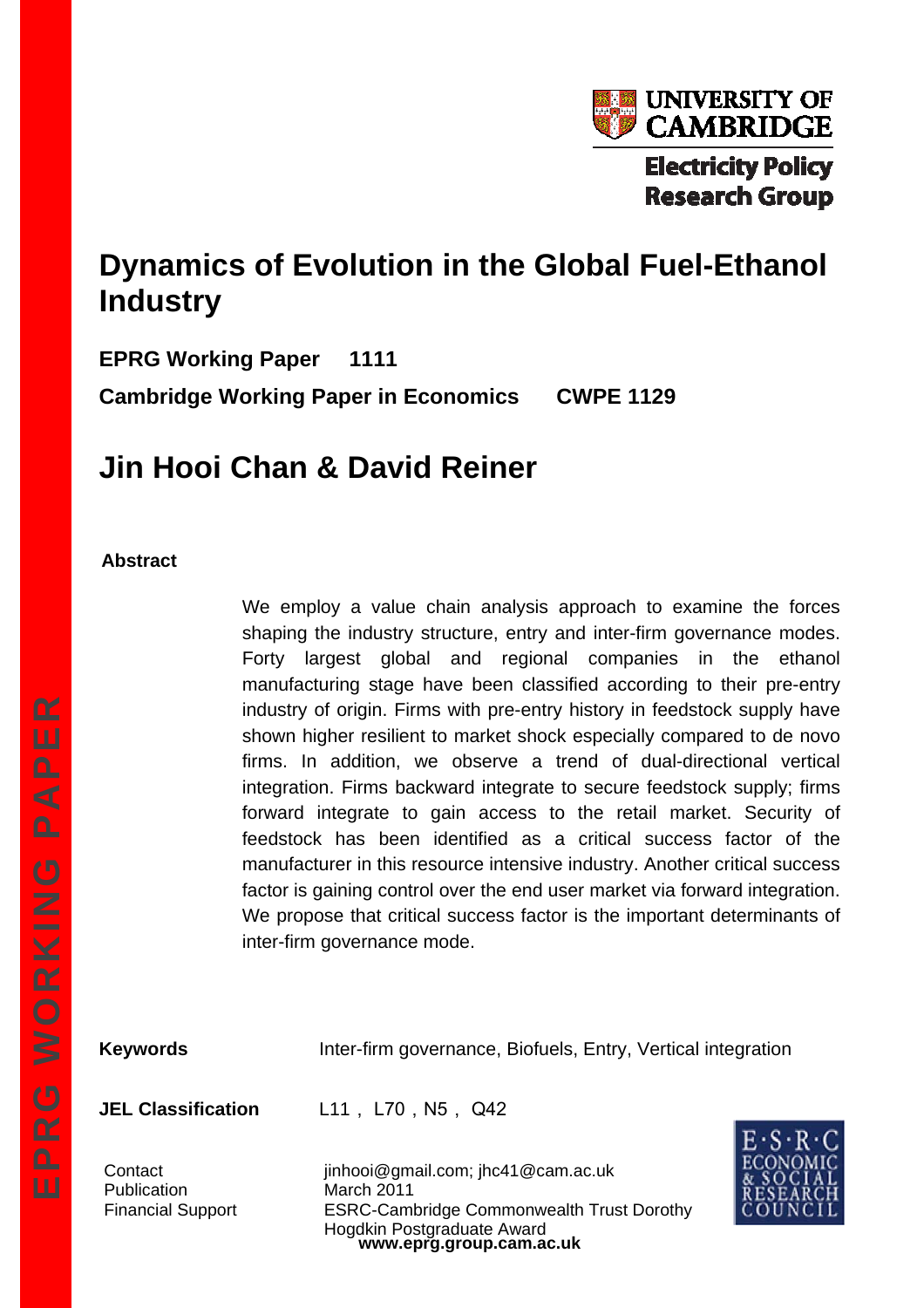# **Dynamics of Evolution in the Global Fuel-Ethanol Industry1**

*Jin Hooi Chan2 & Dr David Reiner* 

*26 Oct 2010* 

## **Abstract**

There is a growing body of literature on the rapidly expanding global fuel-ethanol industry but little understanding on the evolution of the structure and the dynamics of industrial governance. We employ a value chain analysis approach to examine the forces shaping the industry structure and inter-firm governance modes. Forty largest global and regional companies in the ethanol manufacturing stage have been selected. We classify the firms according to pre-entry industry of origin and study the vertical movement of these firms along the value chain. Firms with pre-entry history in feedstock supply have shown higher resilient to market shock especially compared to *de novo* firms, which is in line with observation by Klepper & Simons (2000).

In addition, we observe a trend of dual-directional vertical integration. Firms backward integrate to secure feedstock supply; firms forward integrate to gain access to the retail market. On one hand, security of feedstock is a critical success factor of a fuel-ethanol manufacturer as it is a resource intensive industry with high cost exposure to feedstock. Another critical success factor for the industry is to gain control over the end user market via forward integration. Incumbent oil and gas firms currently dominate the fuel-ethanol retail market; ironically, fuel ethanol is the substitute of their product (i.e. gasoline). We propose that critical success factors are the important determinants of inter-firm governance mode rather than efficient based transaction cost or agency theory.

## **Introduction**

 $\overline{a}$ 

The global bio-ethanol industry has expanded rapidly in the past decade, increasing at an average annual rate of 15%3. About 80% of the production is supplied to the

<sup>1</sup> This paper is expected to be published in March 2011 in the Working Paper Series of Electricity Policy Research Group, Judge Business School & Faculty of Economics, University of Cambridge.<br><sup>2</sup> Corresponding Author – <u>jinhooi@gamil.com</u>; PhD Candidate, Judge Business School, University of

Cambridge

Acknowledgments : Dorothy Hodgkin Postgraduate Award

<sup>3</sup> Calculated based on data estimated by F.O. Lichts as in Figure 3.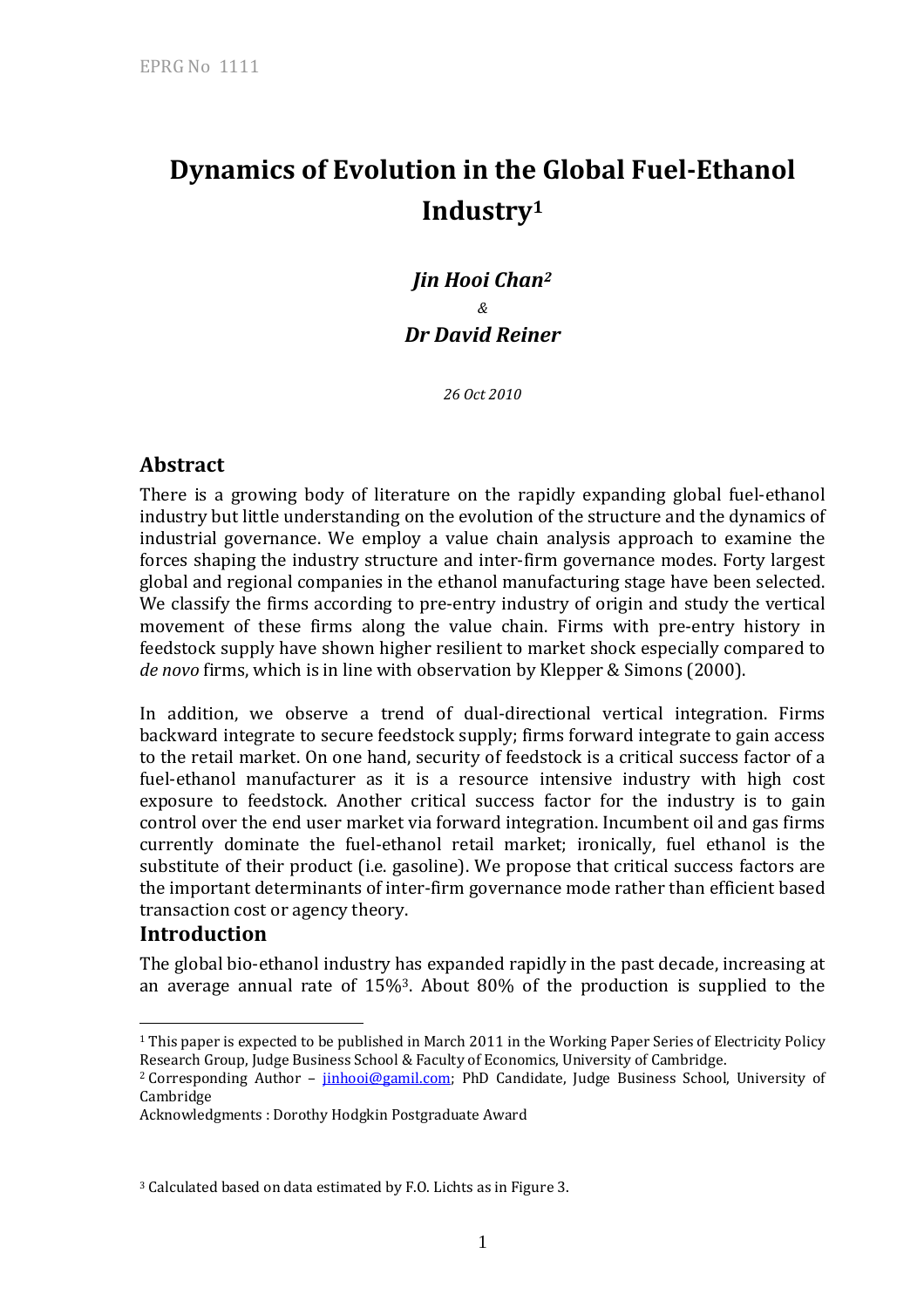$\overline{a}$ 

rapidly growing fuel-ethanol market and the rest is for the rather stable demand in the industrial and beverage sectors. Fuel-ethanol, as an additive/substitute for gasoline in Otto-cycle transport fuel market, is gaining substantial market share, especially in Europe, North and South America and reached about 6% of the global gasoline fuel market in 20094.

Bio-ethanol, or biofuels in a broader sense, has attracted substantial research. There is a growing body of literature related to biofuels, which has been primarily preoccupied with policy instruments (Sorda *et al.*, 2010; Balat & Balat, 2009), environmental impacts and greenhouse gas emission reductions (Searchinger *et al.*, 2008; Kim *et al.*, 2009)), food and poverty interactions (FAO, 2009; Pfuderer & Castillo, 2008), and technology advances (Himmel and Bayer, 2009; Escobar *et al.*, 2009; Balat *et al.*, 2008). Hitherto, there has been however no attempt to understand the evolution of the structure of this rapidly growing industry and the dynamics of industrial governance in a complex political economy landscape over time.

We analyse the forces behind the evolution of the bio-ethanol industry by examining the dynamics along the entire value chain, with a particular focus on the core stage of ethanol manufacturing. The global bio-ethanol value chain can be divided into three distinct groups - the upstream agro-commodity stages, the midstream ethanol manufacturing stages, and downstream transport fuel stages. Three forces that shape the evolution of the structure of industry will be discussed in a greater detail, namely: (i) permeable industry boundaries, (ii) security of supplies and (iii) access to the retail market. These forces encourage a trend towards vertical integration as observed in recent development in the industry.

The impact of permeability of industry boundaries has been observed by Fransman (2001) in the study of telecommunications industry. The permeability of boundaries can be seen in the ease of entry from neighbouring industries. There are many different types of industry players with different industry of origin and *de novo* firms entering the bio-ethanol industry at various stages along the value chain, especially in the manufacturing stage. These actors include engineering companies, major oil & gas firms, agro-food processors and agro-commodity traders. These companies have their respective competitive advantages in terms of resources and experience. Klepper & Simons (2000) have also observed the heterogeneity among entrants in terms of preentry experience and background in television receiver industry.

The second driving force is security of supply. There are two important supply points along the value chain - supply of feedstock for ethanol production and supply of ethanol for gasoline blending. The majority of ethanol manufacturers face substantial risks in feedstock supply and price volatility. In many countries, ethanol is neither the primary market nor large enough to have influence on pricing of major feedstock. This has created a propensity towards upstream integration in the industry, but the degree of integration from market to market has been strongly influenced by local and national political economy of feedstock production and supply markets. On the other hand, upstream integration to manufacturing stage in order to secure ethanol supply

<sup>4</sup> Ethanol data based on estimation done by F.O. Lichts. Gasoline data from Euromonitor.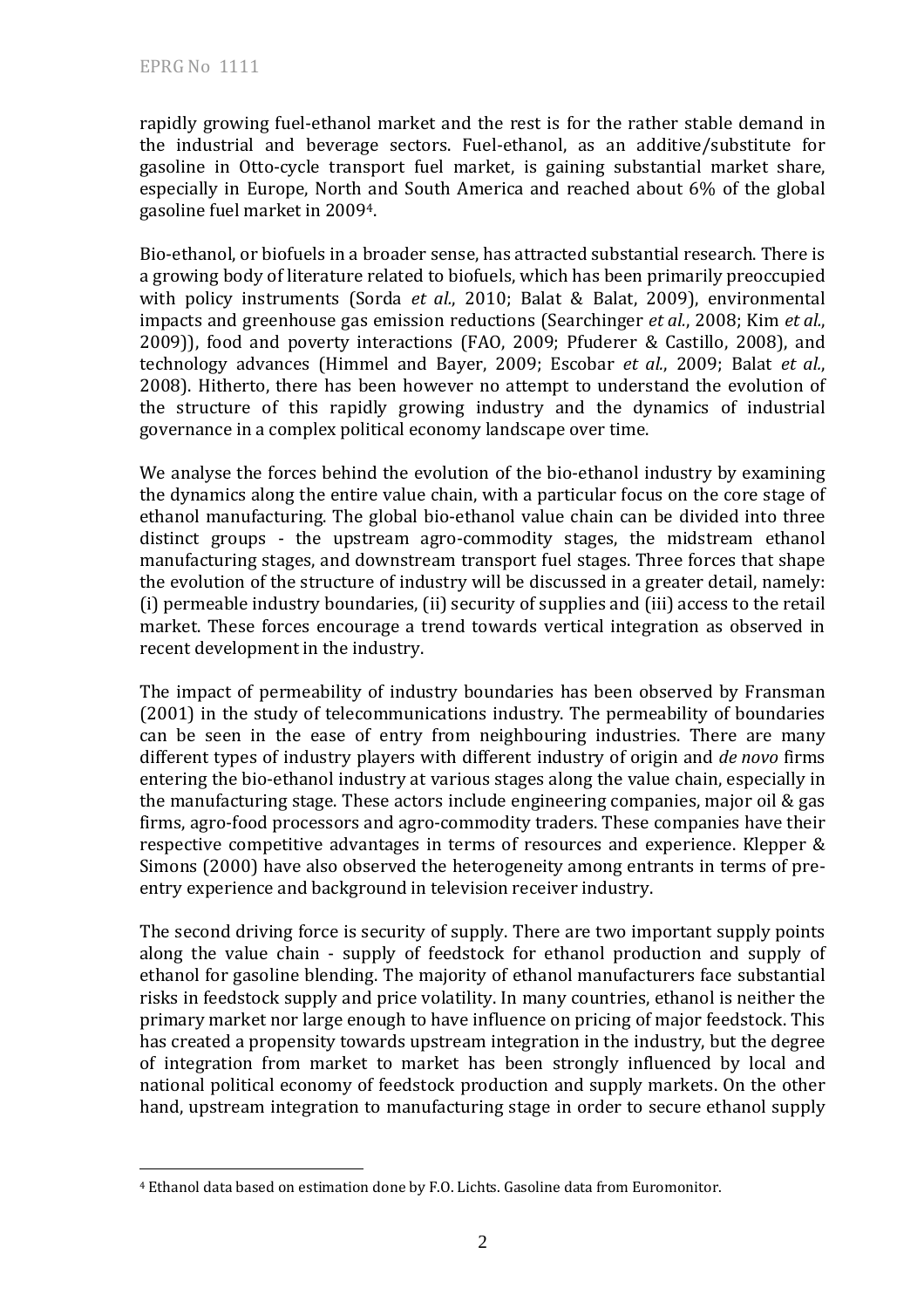$\overline{a}$ 

has been relatively easier and politically less sensitive. Therefore, a stronger wave of integration is observed in this stage.

The third dynamic that shapes the industry structure is access to the retail market. There are three markets along the value chain. The first market is the market for feedstock. Feedstock producers and traders integrate downstream to ethanol manufacturing in order to create a stable market for their feedstock. It is also inline with the motivation of pursuing additional downstream rents. The other two markets – ethanol and retail fuel – are closely linked. The size of the ethanol market is linked to the size of retail fuel market, in particularly its ethanol component. There are mainly three stages - low blend (E5 or E10), mid blend (E15 to E25) and high blend (E85 or E100)5. The low blend market is highly regulated in all markets. Governments have created markets for ethanol blending with a specific blending ratio and consequently have limited the expansion of these markets by putting a cap on blending ratio. **Table 1** provides the main biofuels policy instrument for major producing and consuming countries/region and their respective blending market stages. The blending caps vary across countries and change over time, depending on the economics of oil market and agricultural & ethanol industry, political pressure from lobbying groups of industries and/or technical/design/emission issues of automobiles. In order to break through the cap set by the government and a market strangled by oil and gas industry, ethanol manufacturers integrate upstream to gain market access particularly in the high blend markets. It is a niche market where petroleum refiner has smaller market power and has not much interest to develop it.

Strategic consideration as a basis of vertical integration has been suggested by Porter (1980) who wrote that firms employed vertical strategy to assure supply of inputs and market for outputs. Perry (1988:206) proposes that "assuring supply" should mean more than simply acquiring inputs at low prices or avoiding random fluctuations in price but include the ability to obtain imput at the prevailing input prices; and "assuring market" should mean much more than selling outputs at high prices but the ability of firm to sell a quantity of output at the prevailing output prices. We propose that "assuring supply" is a paramount factor in a resource base industry, especially during scarcity. And "accessing market" is a paramount factor when incumbent's product is to be substituted.

This fast-growing ethanol industry with its special characteristics of crossover from agricultural value chain to energy value chain provides a different evolution patterns and dynamics in the formation of industrial structure. Working together with other political economy factors, these three fundamental forces have shaped the structure of bio-ethanol industry. We observe not only the creation of giant horizontally consolidated firms but also some evidence of increasing vertical integration.

**Table 1: Biofuel Policy and Blending Segments in Four Major Countries/Region** 

<sup>&</sup>lt;sup>5</sup> E denotes ethanol. E5 is a fuel with 5% ethanol content in gasoline. This low blend ethanol-gasoline is marketed to existing car mostly without any requirement for engine modification. Government regulates the percentage of blending and the quality to protect consumer's right. High blend ethanol-gasoline, for example E85, serves a niche market – new car designed to run specifically for the blending ratio. There are a few countries with markets for mid-blending ratio of 15% to 25%.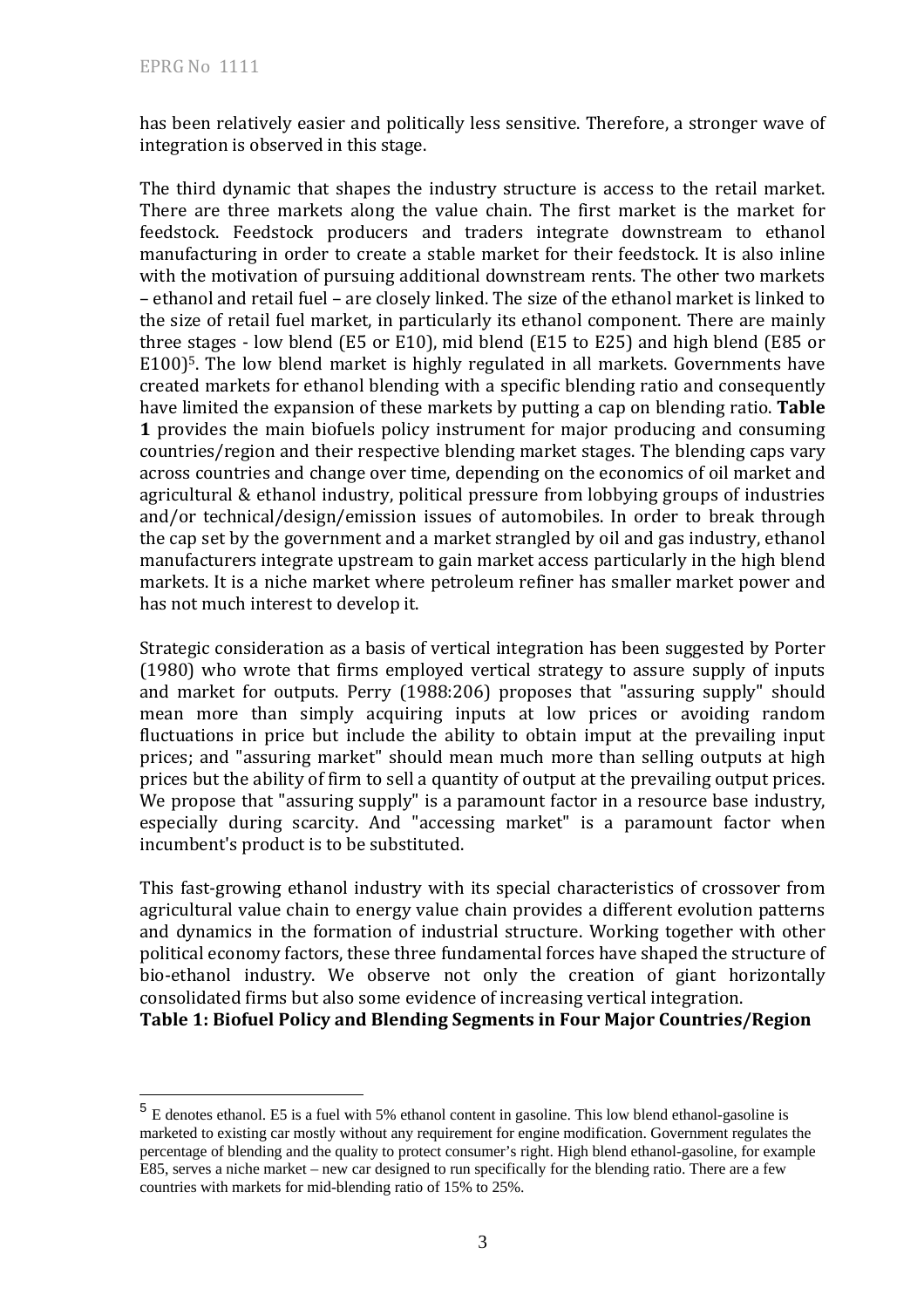| <b>No</b>      | <b>Country &amp; Main Policy Instruments</b>                                                                                                                                                                                                                                                                                                                                                                                                                                                                                                                         | <b>Blending</b><br>Segment                     | <b>Remarks</b>                                                                                                                                                                                                                                                                                       |  |
|----------------|----------------------------------------------------------------------------------------------------------------------------------------------------------------------------------------------------------------------------------------------------------------------------------------------------------------------------------------------------------------------------------------------------------------------------------------------------------------------------------------------------------------------------------------------------------------------|------------------------------------------------|------------------------------------------------------------------------------------------------------------------------------------------------------------------------------------------------------------------------------------------------------------------------------------------------------|--|
| $\mathbf{1}$   | <b>USA</b><br>Energy Policy Act, 2005 and Energy<br>Independence and Security Act, 2007:<br>demands blending of renewable and set<br>a target of 36 billion gallons of biofuels<br>consumption by 2022. Each state has a<br>quota to meet but do not specific<br>mandatory blending requirements.<br>Incentives: federal tax credit and import                                                                                                                                                                                                                       | E10<br><b>E15</b>                              | Prior 1978 Energy Tax Act: for light<br>duty motor vehicles<br>Approved by Environmental<br>Protection Agency in Oct 2010 over oil<br>industry objections for light duty<br>motor vehicles manufactured in 2007<br>and since.<br>Approved in Jan 2011 for vehicle<br>manufactured from 2001 to 2006. |  |
|                | tariff as well as states specific subsidies.                                                                                                                                                                                                                                                                                                                                                                                                                                                                                                                         | Up-to E85                                      | For flexifuel car with small but<br>growing market                                                                                                                                                                                                                                                   |  |
| $\overline{2}$ | <b>Brazil</b><br>National Alcohol Program - Pró-Álcool,<br>1975 & Federal Degree No.83,<br>700/1979.                                                                                                                                                                                                                                                                                                                                                                                                                                                                 | E10-E22                                        | Mandatory blending with varying<br>ratios e.g. Petroleum National Council<br>No. 144/1984, National<br>Environmental Council Conama<br>Resolution No.18/1986.                                                                                                                                        |  |
|                | Currently no subsidies provided to the<br>ethanol industry but to small sugarcane<br>producers in the poorer region of north-<br>northeast. Nevertheless, there are<br>higher taxes on gasoline.<br>Temporarily elimination of import tariff                                                                                                                                                                                                                                                                                                                         | E22<br>E20-E25<br>anhydrous<br>ethanol<br>E100 | National Bill No.8, 723/1993, set the<br>mandatory blending ratio nationwide<br>Federal Degree No.3, 966/2001 allows<br>varying ratios across country.<br>Since 1979, running on special made                                                                                                        |  |
|                | until end of 2011 - Resolution<br>No.21/2010 of the Foreign Trade<br>Chamber.                                                                                                                                                                                                                                                                                                                                                                                                                                                                                        | hydrous<br>ethanol<br>Up-to<br>E100            | engine<br>For flexifuel car with aggressively<br>growing market, $\sim$ 70-90% new car<br>sold in recent 5 years.                                                                                                                                                                                    |  |
| 3              | EU<br>Biofuels Directive 2003/03/EC -<br>national indicative targets of 2% by the<br>end of 2005 and 5.75% by the end of<br>2010, based on energy content.<br>Renewable Energy Directive,                                                                                                                                                                                                                                                                                                                                                                            | $5\%$ v/v                                      | Directive 98/70/EC on the quality of<br>petrol and diesel fuels.                                                                                                                                                                                                                                     |  |
|                | 2009/28/EC - a mandatory target of 10<br>% share of energy from renewable<br>sources in transport by 2020.<br>Differentiated tax regimes supporting<br>biofuel to gasoline. Impose import tax<br>for fuel-ethanol.                                                                                                                                                                                                                                                                                                                                                   | $10\%$ v/v                                     | Directive 2009/30/EC - regards the<br>specification of petrol, diesel and gas-<br>oil and introducing a mechanism to<br>monitor and reduce greenhouse gas<br>emissions.                                                                                                                              |  |
| 4              | China<br>The 10 <sup>th</sup> Five-Year Plan (2001-05):<br>Specific Project Development - initiated<br>four fuel-ethanol plants to consume<br>degraded government grain stockpiles.<br>The 11 <sup>th</sup> Five-Year Plan (2006-10): set<br>targets at 5.22 million tonnes by 2010;<br>15 million tonnes by 2020.<br>The 12 <sup>th</sup> Five-Year Plan (2011-05):<br>target 1 million tonnes by 2015<br>(expected).<br>Pegged fuel-ethanol price to retail<br>gasoline price and subsiding producers<br>for losses. Import tax reduced from 30%<br>to 5% in 2010. | E10                                            | Trial programme of E10 extended to<br>fully in six provinces (Heilongjiang,<br>Jilin, Shenyang, Henan, Anhui,<br>Guangxi) and partially in another four<br>provinces.                                                                                                                                |  |

Sources: Authors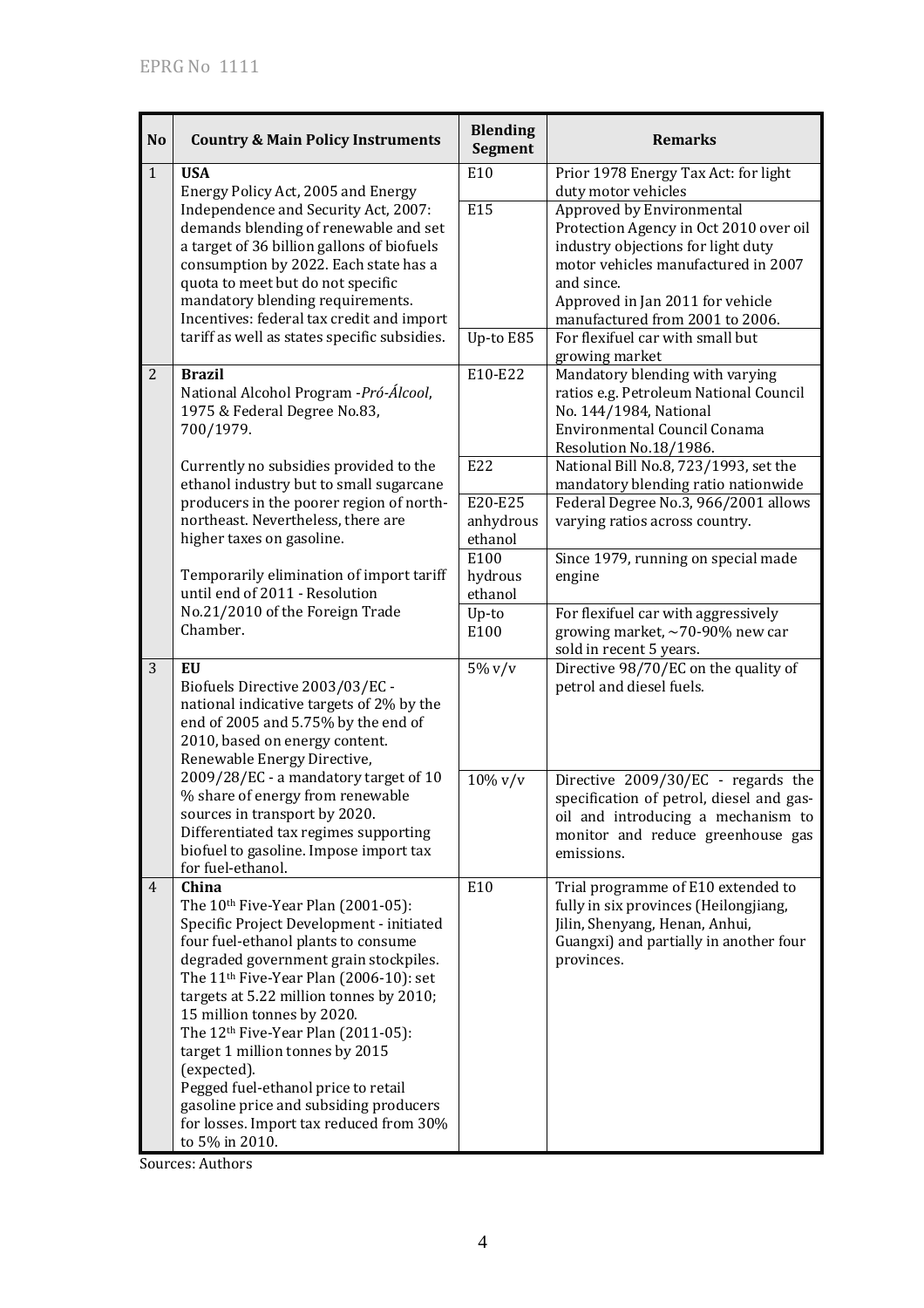In this paper, we first provide a description of the core stages in the value chain of the industry. The second section describes the degree of horizontal concentration in the ethanol manufacturing stage on a global scale. The top 30 manufacturers are ranked and their market shares are estimated. Concentration ratios are also calculated and discussed.

Section three examines vertical integration of the top 30 global firms in the manufacturing stage. In addition, 10 other major regional or national firms in the value chain are also included in the analysis. We analyse the fundamental forces that shape the structure and the drivers of vertical integration in the industry.

Finally, a discussion is offered to compare the empirical reality of the ethanol industry with the various theories of vertical integration. We propose that a wider perspective to include socio-political factors into the analysis of governance structure is important to understand the trends in this new and fast growing fuel-ethanol industry.

# **Bio-ethanol Value Chain**

Bio-ethanol value chain is created by a crossover of two value chains, i.e. the agrocommodity value chain and energy value chain as depicted in **Figure 1**. The upstream of the industry is the traditional agricultural value chain, which consists of three stages - the land, cultivation, and trading and transporting of agricultural produces. The midstream consists of ethanol manufacturers and traders. An auxiliary stage, which is not a stage along the main value chain, is also included to capture technology providers and other suppliers of production inputs such as chemicals, yeast, enzymes and utility. The downstream stages are similar to the downstream chains of conventional transport fuel, where ethanol is blended and distributed to retail fuel stations.



**Figure 1: Ethanol Value Chain: A crossover of Agro-commodity to Energy**  Sources: Authors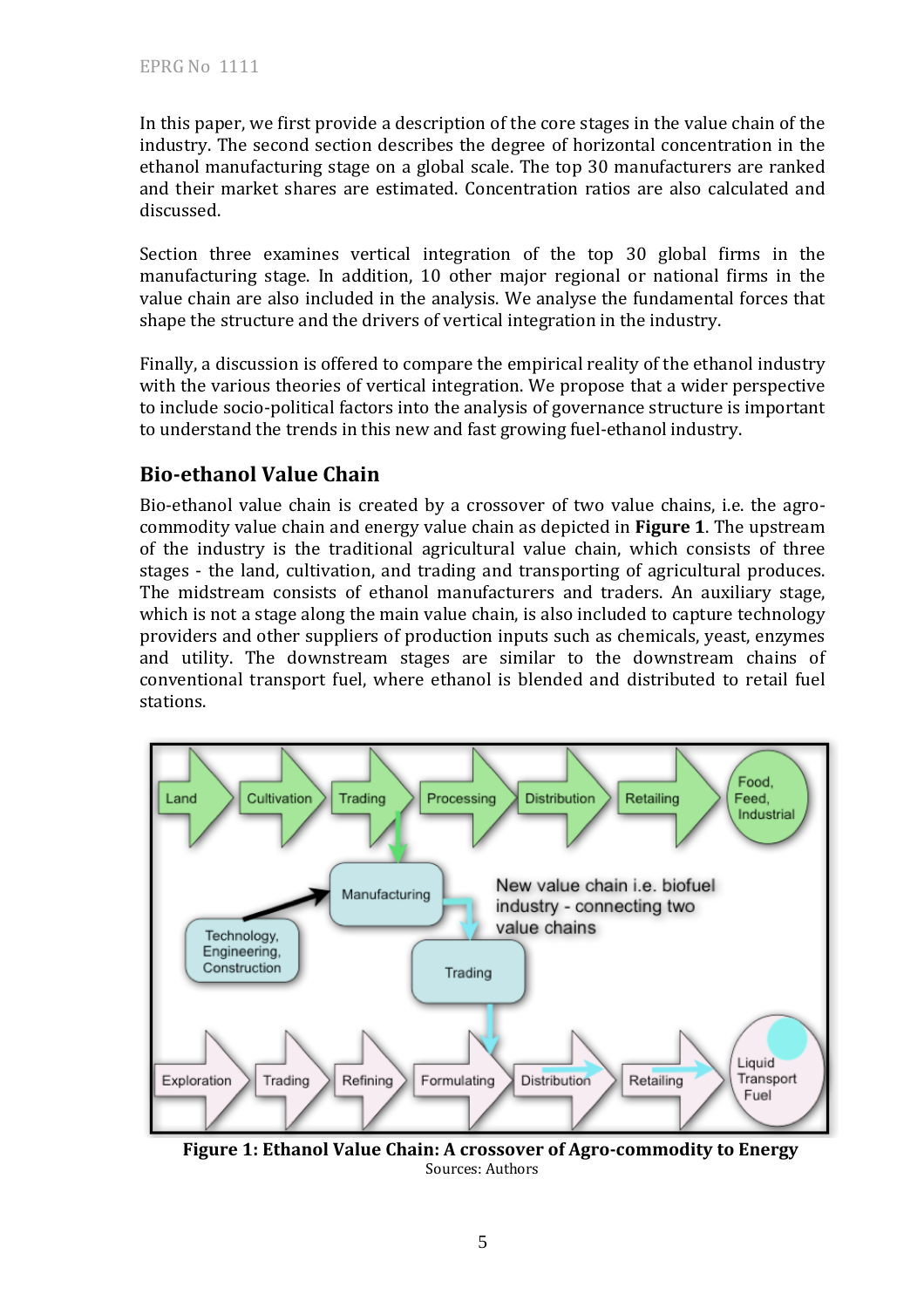There are a several different agricultural feedstocks used for the production of bioethanol. **Table 2** shows the main feedstock used in major producing countries. The traditional feedstock are sugarcane molasses and beet molasses used in the production of beverage and industrial grades alcohol in many countries prior to the existence of fuel-ethanol market. But there is an increasing use of maize, sugarcane juice, wheat and cassava as many manufacturing facilities utilizing these feedstock were and are being built in the US, Brazil, EU and South East Asia.

| No             | Country/Region | <b>Main Feedstock</b>                              |
|----------------|----------------|----------------------------------------------------|
| l 1            | <b>USA</b>     | Maize                                              |
| $\sqrt{2}$     | <b>Brazil</b>  | Sugarcane, Sugarcane Molasses                      |
| $\overline{3}$ | EU             | Beet, Beet Molasses, Wheat, Maize                  |
|                | China          | Maize, Wheat, Sugarcane and Beet Molasses, Cassava |
| $\overline{5}$ | India          | Sugarcane Molasses                                 |
| 6              | Canada         | Maize                                              |
| 7              | Thailand       | Sugarcane Molasses, Cassava                        |
| 8              | Australia      | Sugarcane Molasses                                 |

| Table 2: Main Feedstock used in major Producing Countries |  |  |
|-----------------------------------------------------------|--|--|
|                                                           |  |  |

Sources: Authors

The overall percentage of feedstock production used for bio-ethanol production has been relatively low compared to that for other uses as shown in **Figure 2**. Therefore, the ethanol market has a relatively weaker impact on the price of feedstock compared with other markets of the feedstock. For example, the sugar cane price is very much correlated with sugar price rather than ethanol price in many countries such as Thailand and the Philippines. And cassava price in Thailand is pegged to export market of cassava chip rather than the domestic ethanol price.

Due to uncertainty in feedstock supply and price volatility, manufacturers are inclined to integrate upstream to mitigate risks. In the US, those manufacturers without a certain degree of upstream integration are susceptible to feedstock risk. For example, Verasun, once a leading ethanol manufacturer hedged maize in the future market. On 31 October 2007, Verasun had to seek bankruptcy protection after a drop in the maize futures market. On the other hand, the other two top ethanol manufacturers - AMD and POET escaped the fate of Verasun by having had a stronger degree of integration upstream into trading and cultivation of maize. For example, ADM has a long history in agricultural commodity sector especially in sourcing and infrastructure. And POET works closely with farmers and farm cooperatives that have equity ownership in its ethanol plants. In these cases, firms with pre-entry experience in similar industry or supply chain has demonstrated to be more resilient as observed by Klepper and Simons (2000) in the U.S. television receiver industry.

The midstream manufacturing stage is the core stage of the ethanol industry and it is the main indicator of growth in the industry. **Figure 3** shows global bio-ethanol production from 1975 to 2009. The total world ethanol production nearly tripled in the last decade, reaching 87.3 billion litres in 2007, increasing from 32.2 billion litres in 1988. The USA and Brazil are the two leading bio-ethanol producing countries with 47% and 31% of global production respectively in 2009. Other major producing countries include European Union (6.8%), China (5.1%), India (2%), Canada (1.3%),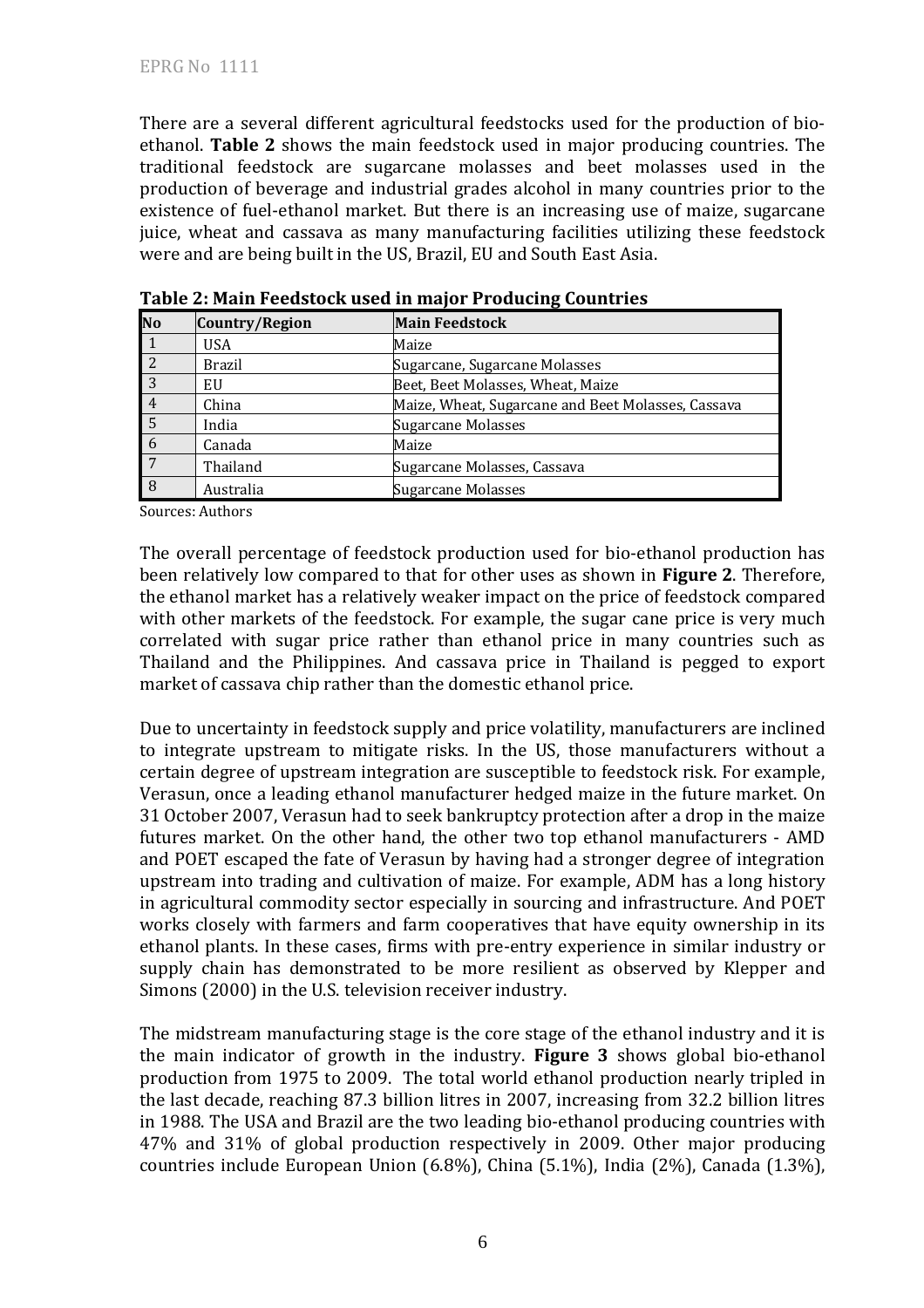Thailand (0.8%), Columbia (0.4%) and Australia (0.3%). Production is expected to increase in the next few years not only in the USA and Brazil but also across many countries in Latin America, Africa and Asia. It is due to a large number of distilleries will be coming on stream in view of recent expansion in investment and markets driven by both favourable policies and its competitiveness as a gasoline substitute.







### **igure 3: Global Bio-ethanol Production, 2009**

Sources: Date based on World Ethanol and Biofuels Report, 6(4) 2007 & 8(16) 2010 by F.O. Lichts. Note: Fuel ethanol production by countries in colour coded bars. The top series is the total global production of non-fuel ethanol. Data for non-fuel production prior to 1998 is not available. The above estimation is derived from extrapolation.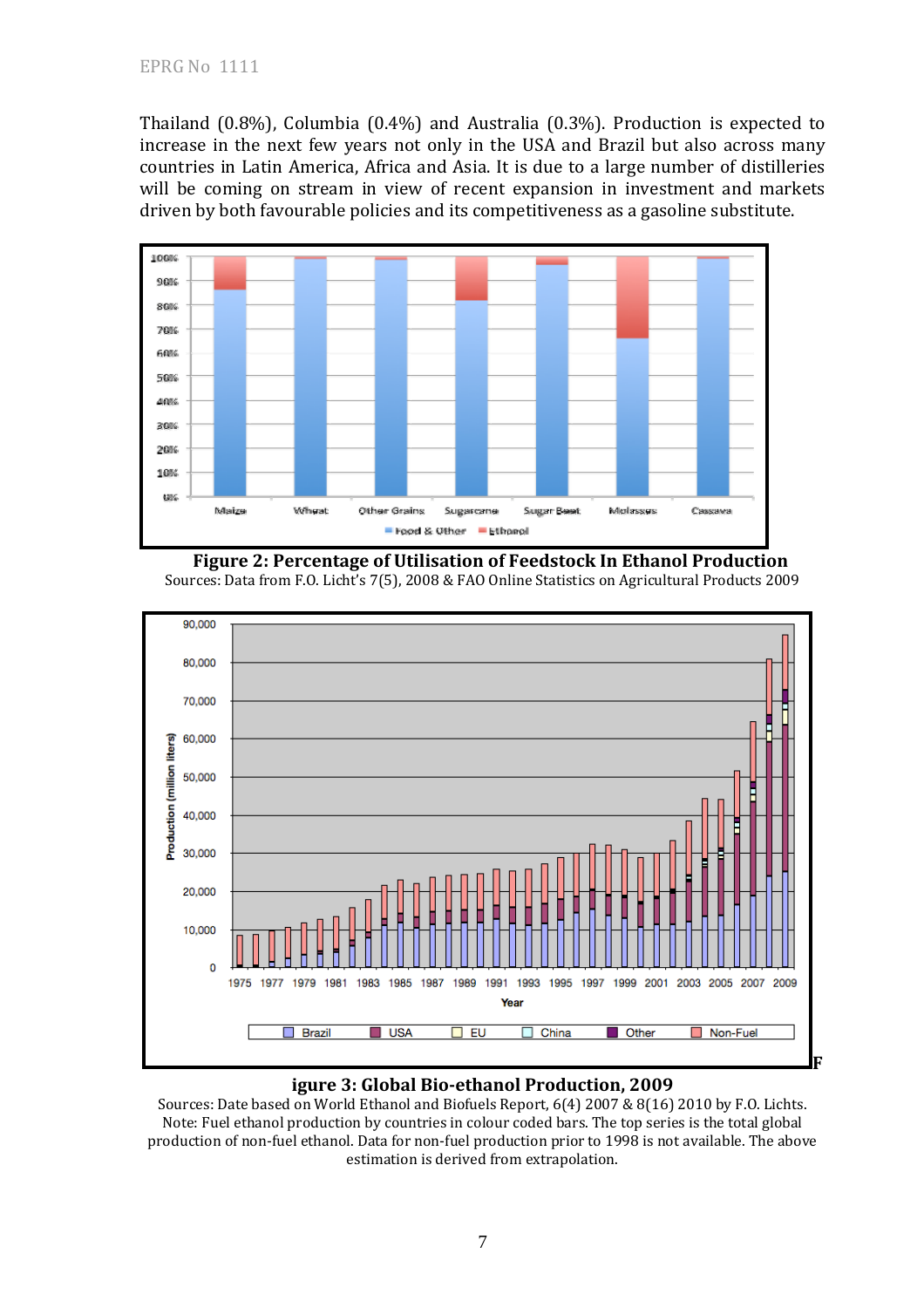**Figure 4** shows the market cycle of the bio-ethanol industry. It is currently in the Growth stage with a characteristic of a rapid increase in market penetration. Nevertheless, the potential for further growth depends on a number of factors, in particularly land and feedstock availability and costs. This is especially contentious for food based feedstock in long-term as the competition with food escalated and receiving heavy social political pressure. Other important factors that could induce or limit the growth of fuel-ethanol industry are the relative price of feedstock and oil, certainty in government policies, environmental sustainability requirements of these policies and any possible technological breakthrough in 2nd generation production technology, in particularly technology using non-food based feedstock. There are many government, research institutes and private companies have begun to invest heavily in 2nd generation fuel-alcohol research. Any breakthrough could have a disruptive effect on the production processes and feedstock requirements as well as pushing the market penetration of ethanol much further into the share of fossil gasoline.



**Figure 4: Bio-ethanol Market Cycle**  Source: Authors

In the downstream stages, the majority of bio-ethanol produced is to supply the rapidly expanding fuel-ethanol market. In 2009, about 84% (73 billion litres) of bioethanol was produced for fuel-ethanol market compared to 60% a decade ago. On the other hand, the beverage and industry markets are relatively stagnant, fluctuating between 13 and 16 billion litres as shown in **Figure 3**.

Another feature of this industry is that the majority of fuel-ethanol produced serves domestic markets. Brazil as the main global exporter only exported 13% of the 25.2 billion litres it produced in 2009. The two major importers are the US and EU. Other major importing countries are Japan, South Korea and Canada. This trend could change when more countries, especially China, open its market for import.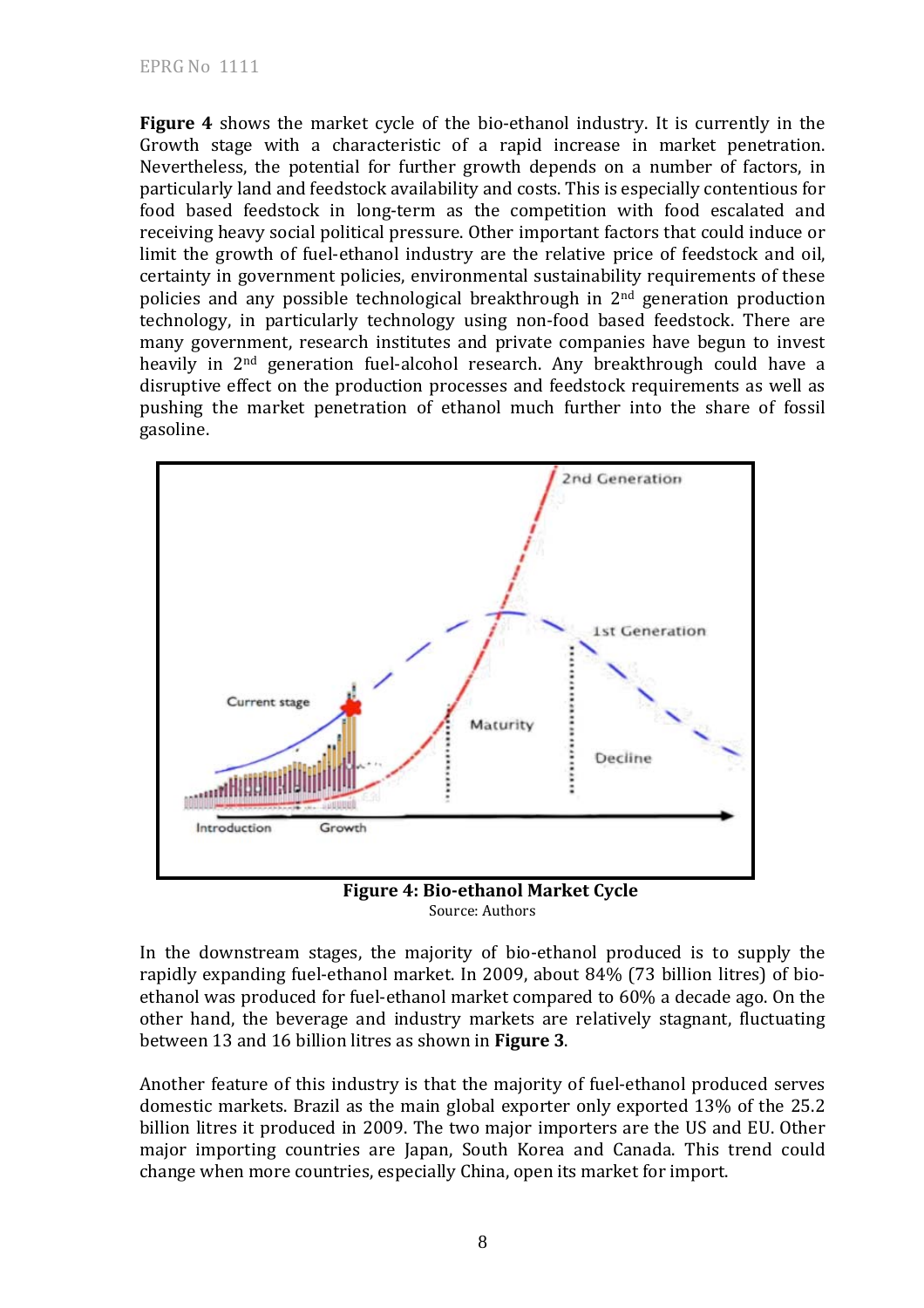The bio-ethanol share in global oil supply was about 1.4% in 2009. For Otto-cycle transport fuel, ethanol contributed 5.7% by volume. The USA consumed 42,000 million litres of fuel-ethanol, which was about 7.4% by volume of total motor gasoline, followed by Brazil (22,650 million litres), which amounted to over 55% by volume of total motor gasoline. The EU27, China, Canada and Thailand respectively consumed 4,200, 1,700, 1,500 and 460 million litres as shown in **Table 3**.

Fuel-ethanol is increasingly penetrating into gasoline markets as a substitute. Market share depends very much on government targets and mandates but it also varies with the relative price of ethanol to gasoline. There are other factors that could increase or be the barriers to the expansion of ethanol market share, which will be discussed in later sections.

| Country       | Gasoline (million litres) Ethanol (million litres) |        | % Ethanol by Vol. |
|---------------|----------------------------------------------------|--------|-------------------|
| Global        | 1,227,000                                          | 74,443 | $5.7\%$           |
| <b>USA</b>    | 524,444                                            | 42,026 | $7.4\%$           |
| <b>Brazil</b> | 18,462                                             | 22,650 | 55.1%             |
| <b>EU</b>     | 131,500                                            | 4,187  | 3.1%              |
| <b>China</b>  | 72,730                                             | 1,730  | 2.3%              |
| <b>Canada</b> | 40,853                                             | 1,500  | 3.5%              |
| Thailand      | 7,063                                              | 460    | 6.1%              |

**Table 3: Estimation of Ethanol Share in Otto-cycle Transport Fuel in 2009** 

Source: Gasoline data based on Euromonitor, Ethanol data based on US EIA & F.O. Lichts

#### **Horizontal Consolidation in the Ethanol Manufacturing Stage**

Over the last decade, there has been a strong trend towards merger and acquisition in the global ethanol manufacturing stage. We estimate the market concentration for the global ethanol manufacturing stage in order to identify top global and regional manufacturers. The global concentration ratios have also been calculated based on four-, eight- and twenty-firm ratios.

The measure of market share is based on nameplate production capacity of each manufacturer. The production capacity of a manufacturer includes the capacity of all plants under its control or management. These include the design capacity at the year of interest, the capacity of new plant and expansion of existing plants under construction as of 2009.

In the US, the difference between production and capacity share could be significant and with high volatility. For example there are idle plants especially those under bankruptcy administration. However, a firm's capacity (including near future capacity increase) is likely the best measure of its competitiveness because ethanol is an undifferentiated commodity (with the exception of differentiation by the criteria of sustainability & carbon emission reduction such as those stipulated in European Renewable Energy Directive). This is inline with the method used by U.S. Federal Trade Commission on calculating U.S. ethanol market concentration (FTC, 2009). For most plants, therefore, a firm's capacity has been used in the calculation but with an exception of Brazil.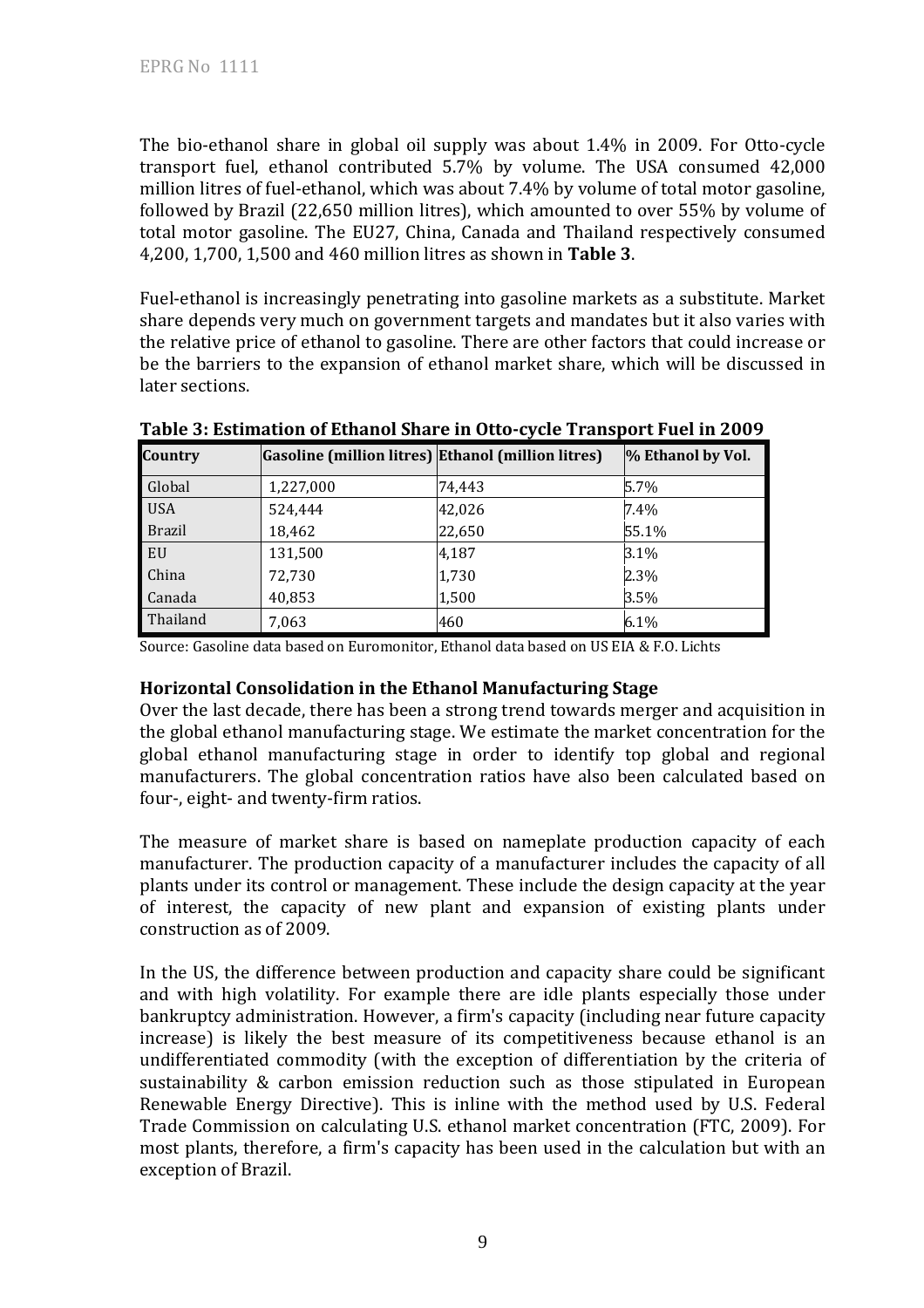$\overline{a}$ 

In Brazil, a distillery is normally an integral part of a sugar mill. The manufacturer adjusts the ratio of production for sugar to ethanol based on price signals of both commodities. Therefore, a firm's plant capacity might not reflect the full picture as manufacturer switching between ethanol and sugar production. Therefore, we see that the actual production is a better parameter reflecting on the balancing act of manufacturer on ethanol vs. sugar. Therefore, the actual production data is used for Brazil.

In addition, there is no data available on total global production capacity. The denominator of the measurement of concentration is based on the actual global production of bio-ethanol in 2009. Therefore, these estimates of market shares and concentration ratios are expected to be on the high side6.

**Table 4** shows the top 30 global bio-ethanol manufacturers in 2009. The top three manufacturers are all domestic American players, i.e. ADM, POET, and Valero, controlling 7.9%, 6.8% and 5.5% respectively of global market share. The American agribusiness giant, Archer Daniels Midland Co. (ADM) bought Minnesota Maize Processors, the then 3rd largest ethanol manufacturer in 2002, increasing its total annual capacity to 4.2 billion litres of ethanol. As a result of continued expansion and building new facilities, ADM was the largest manufacturer in the US (11%) and also the world (7.9%) in 2009.

POET came second with 6.8%. Even through POET does not have controlling equity stake in all its name-plated distilleries, it expanded rapidly in the last five years especially in the number of distilleries it manages and the volume of ethanol it markets. Valero, the oil refiner, became the third largest manufacturer by acquiring assets from bankrupted firms, mostly those of Verasun in 2009.

Some ethanol manufacturers operate across several regions. The best example is Abengoa Bioenergy, which has a significant presence in the manufacturing stage on the three most important continents for ethanol production and consumption i.e. USA, South America and Europe. The total installed capacity is expected to reach 4.1 billion litres by 2010. It was the 4th largest manufacturer in the world with a 5.5% market share in 2009.

Cosan SA Industria e Comercio, the world's largest sugarcane processor and the largest ethanol manufacturer in Brazil was in the 5th place globally with a 2.8% global share. As of 2009, Cosan owned 23 cane processing plants increased from 17 in 2007. The mills crushed 44.2 million tonnes of cane, about 10% of total Brazilian harvested in 2008/09 session. Cosan produced more than 2.4 billion litres of ethanol in 2009, up from 1.4 billion litres in 2007.

<sup>6</sup> The data used is from publicly available information. The Renewable Fuel Association (RFA) of the USA publishes annual production capacity for each manufacturer, capacity expansion and new plant under construction. The Brazilian Sugarcane Industry Association (UNICA) publishes annual ethanol production of manufacturers in Brazil. Other sources of data include public announcements, industrial magazines, and manufacturers' websites, which provide information on the capacities and expansion/construction plans of the company.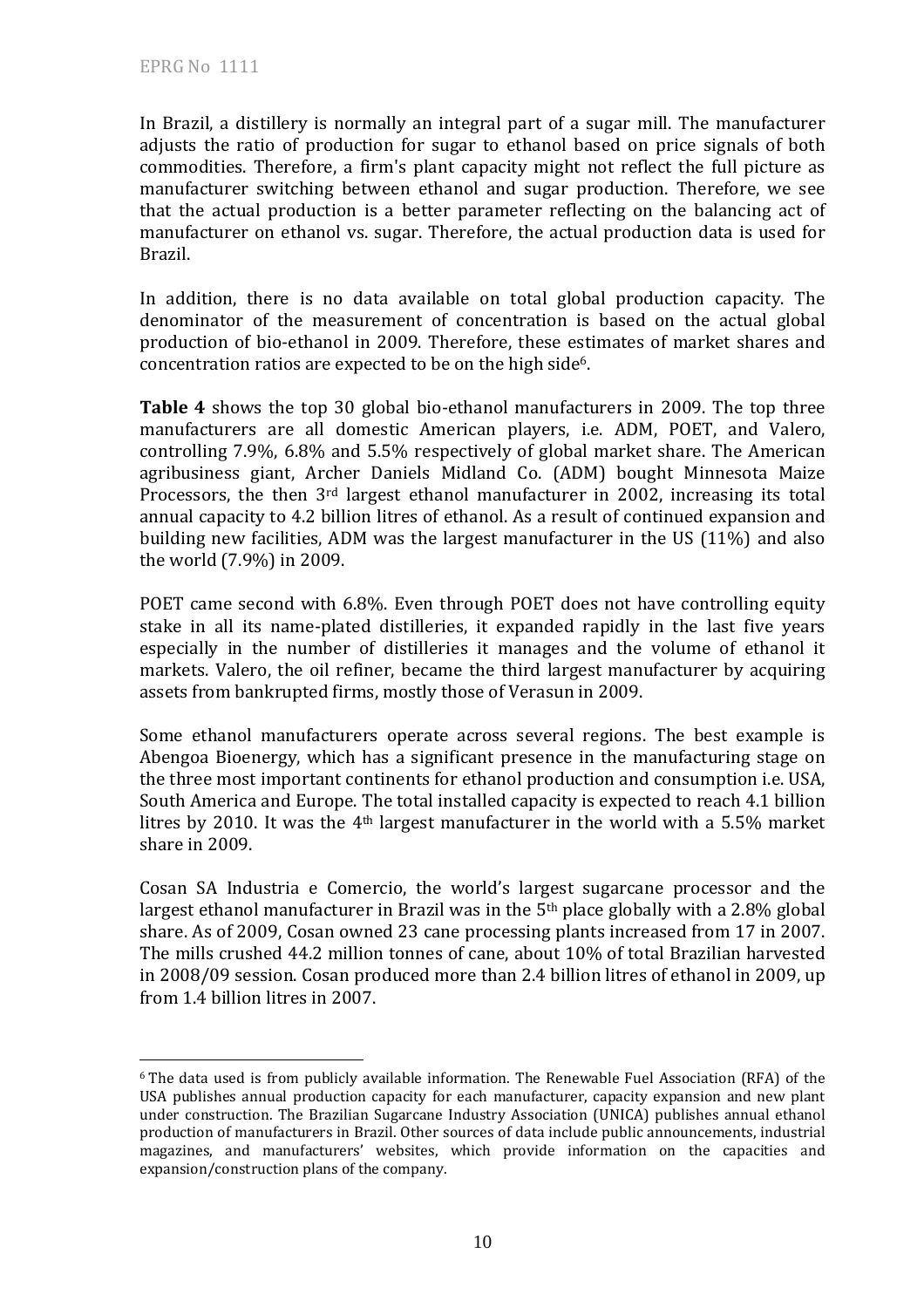|                 |                        | HQ              |               | Main Production Production/Capacity | Global       |
|-----------------|------------------------|-----------------|---------------|-------------------------------------|--------------|
| <b>No</b>       | <b>Holding Company</b> | <b>Location</b> | Location      | (million litre/year)                | Share $(\%)$ |
| $\mathbf{1}$    | ADM                    | <b>USA</b>      | <b>USA</b>    | 6.937                               | 7.9%         |
| $\overline{2}$  | POET                   | <b>USA</b>      | <b>USA</b>    | 5,957                               | 6.8%         |
| $\overline{3}$  | Valero                 | <b>USA</b>      | <b>USA</b>    | 4,806                               | 5.5%         |
| $\overline{4}$  | Abengoa                | Spain           | USA/EU/Brazil | 4,094                               | 4.7%         |
| $\frac{5}{6}$   | Cosan                  | <b>Brazil</b>   | <b>Brazil</b> | 2,468                               | 2.8%         |
|                 | Shree Renuka           | India           | Brazil/India  | 2,020                               | 2.3%         |
| $\overline{7}$  | <b>GPRE</b>            | <b>USA</b>      | <b>USA</b>    | 1,860                               | 2.1%         |
| $\overline{8}$  | <b>ETH Bioenergia</b>  | <b>Brazil</b>   | <b>Brazil</b> | 1,748                               | 2.0%         |
| 9               | Hawkeye                | <b>USA</b>      | <b>USA</b>    | 1,628                               | 1.9%         |
| 10              | Bunge                  | <b>USA</b>      | <b>Brazil</b> | 1,486                               | 1.7%         |
| 11              | Tereos                 | France          | France/Brazil | 1,415                               | 1.6%         |
| 12              | Louis Dreyfus          | France          | <b>Brazil</b> | 1,364                               | 1.6%         |
| 13              | Andersons              | <b>USA</b>      | <b>USA</b>    | 1,066                               | 1.2%         |
| 14              | <b>White Energy</b>    | <b>USA</b>      | <b>USA</b>    | 1,000                               | 1.2%         |
| $\overline{15}$ | Pacific Ethanol        | <b>USA</b>      | <b>USA</b>    | 961                                 | 1.1%         |
| 16              | <b>COFCO</b>           | China           | China         | 925                                 | 1.1%         |
| 17              | <b>Biofuel Energy</b>  | <b>USA</b>      | <b>USA</b>    | 891                                 | 1.0%         |
| 18              | Tate&Lyle              | <b>USA</b>      | <b>USA</b>    | 814                                 | 0.9%         |
| 19              | Glacial Lake Energy    | <b>USA</b>      | <b>USA</b>    | 802                                 | 0.9%         |
| 20              | <b>Aventine RE</b>     | <b>USA</b>      | <b>USA</b>    | 802                                 | 0.9%         |
| 21              | Noble                  | HK              | <b>Brazil</b> | 800                                 | 0.9%         |
| 22              | Jian Shenghua          | CN              | CN            | 750                                 | 0.9%         |
| 23              | <b>AltraBiofuels</b>   | <b>USA</b>      | <b>USA</b>    | 711                                 | 0.8%         |
| 24              | Sudzecker              | Germany         | Germany       | 700                                 | 0.8%         |
| 25              | Sao Martinho           | <b>Brazil</b>   | <b>Brazil</b> | 676                                 | 0.8%         |
| 26              | Cristal Union          | France          | France        | 650                                 | 0.7%         |
| 27              | <b>Global Ethanol</b>  | Australia       | <b>USA</b>    | 600                                 | 0.7%         |
| 28              | PedroAgroindustry      | <b>Brazil</b>   | <b>Brazil</b> | 586                                 | 0.7%         |
| 29              | Moreno                 | <b>Brazil</b>   | <b>Brazil</b> | 569                                 | 0.7%         |
| 30              | Zilor                  | <b>Brazil</b>   | <b>Brazil</b> | 559                                 | 0.6%         |

**Table 4: Top 30 Global Manufacturers in 2009 (CR4=25.0, CR8=34.3, CR20=49.3)**

Note: Information and ranking is based on data and information as of March 2010. Source: Authors.

Shree Renuka was in the  $6<sup>th</sup>$  place with a 2.1% share after its acquisition of Group Equipav in Brazil on 21 Feb 2010. The second largest ethanol manufacturer in Brazil, ETH Bioenergy, was in the 8th place after GRPE  $(7<sup>th</sup>)$  of the USA. With continuous expansion and acquisition, ETH Bioenergy formed in the mid 2007 is expected to have ethanol production capacity up to 1.7 billion litres by 2012.

International commodity giant, Bunge was in the 10<sup>th</sup> place after another US manufacturer, Hawkeye (9<sup>th</sup>). Bunge continues to expand with the acquisition of Moema Grupa on 11 Feb 2010. Two other international commodity giants, Tereos and Louis Dreyfus were in  $11<sup>th</sup>$  and  $12<sup>th</sup>$  places respectively after some acquisitions in Brazil.

Globally, the four-firm concentration ratio was only at 25% suggesting there was little oligopolistic market power in international market. However, if consolidation trends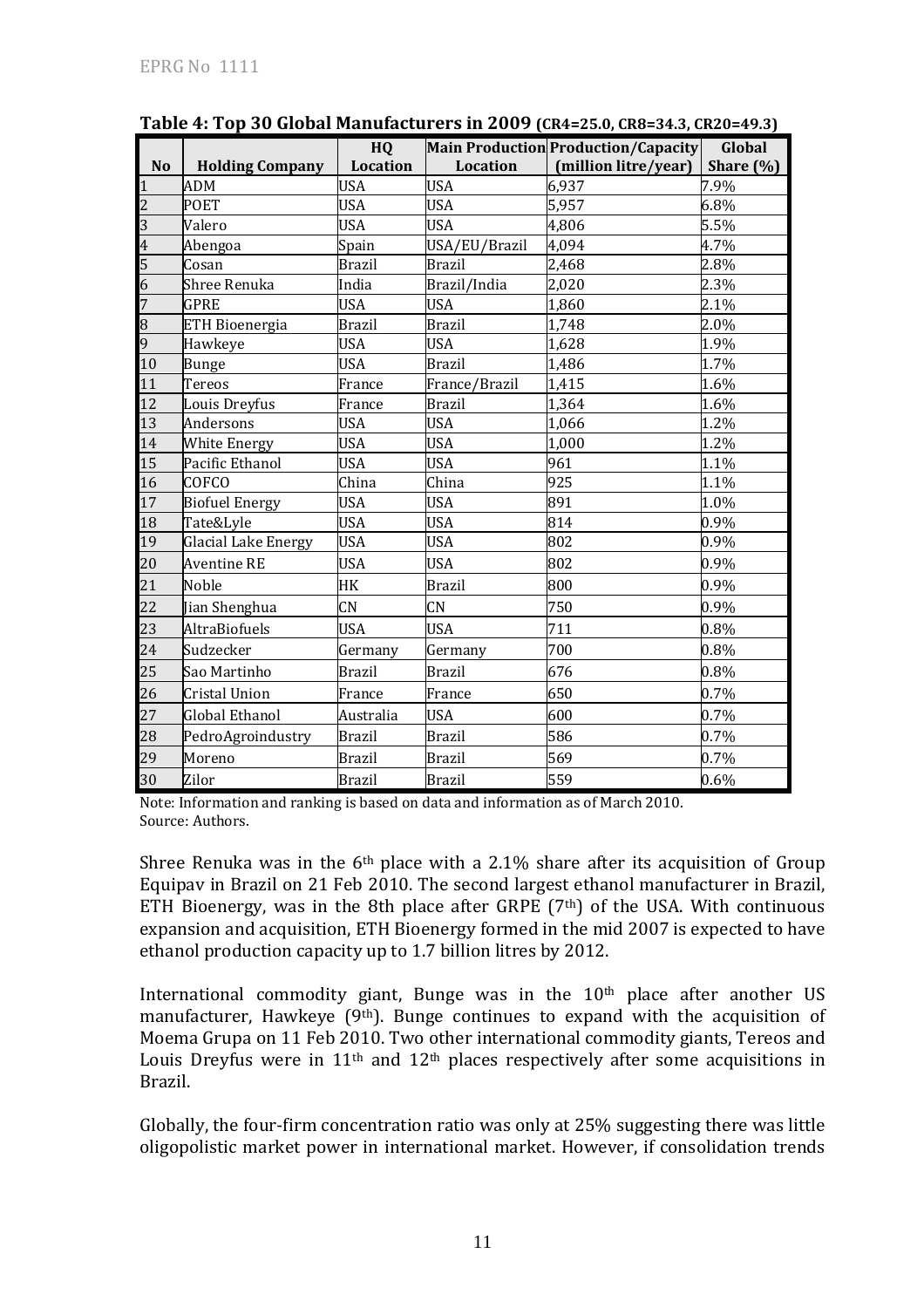continue in the USA and Brazil, there is a possibility that fuel-ethanol production giants will be created, which will have significant global market power.

#### **Vertical Integration in the Ethanol Industry**

From the list of top manufacturer, we noticed that their pre-entry backgrounds are very diverse. They come from not only agricultural and fossil fuel chains but also technology companies and *de novo* firms of new entrepreneurial start-ups as illustrated in **Figure 5**.

We investigate the degree of vertical integration and drivers of the changes in the bioethanol industry structure by examining 30 largest global manufacturers. In order to capture specific aspects of the integration trends, an additional 10 players in the value chain has also been selected. They are either major regional manufacturers or oil and gas corporations with a certain degree of involvement in the bio-ethanol chain.



**Figure 5: Pre-entry Background of Global Ethanol Manufacturers**  Sources: Authors

In addition to the origin industry of the manufacturers, their vertical involvement in the bio-ethanol value chain is also investigated. These forty firms have been categorised into five main groups and colour coded based on their pre-entry background as in **Table 5**. These five main groups are:

- i) Group 1: Technology, engineering and construction firms;
- ii) Group 2: Farmer & farmer cooperatives and Agro-food & Sweetener Manufacturers. They are firms with a long history in food/sweetener production, and some in ethanol production as well;
- iii) Group 3: Agriculture commodities traders. Their main activities are sourcing and market agriculture commodities, but some firms have diversified extensively or have been involved in food processing industry for a long time;
- iv) Group 4: *De novo* entrepreneurial start-ups with minimal or no background in the biofuel supply chain; and
- v) Group 5: Oil and Gas firms and downstream marketers of motor gasoline.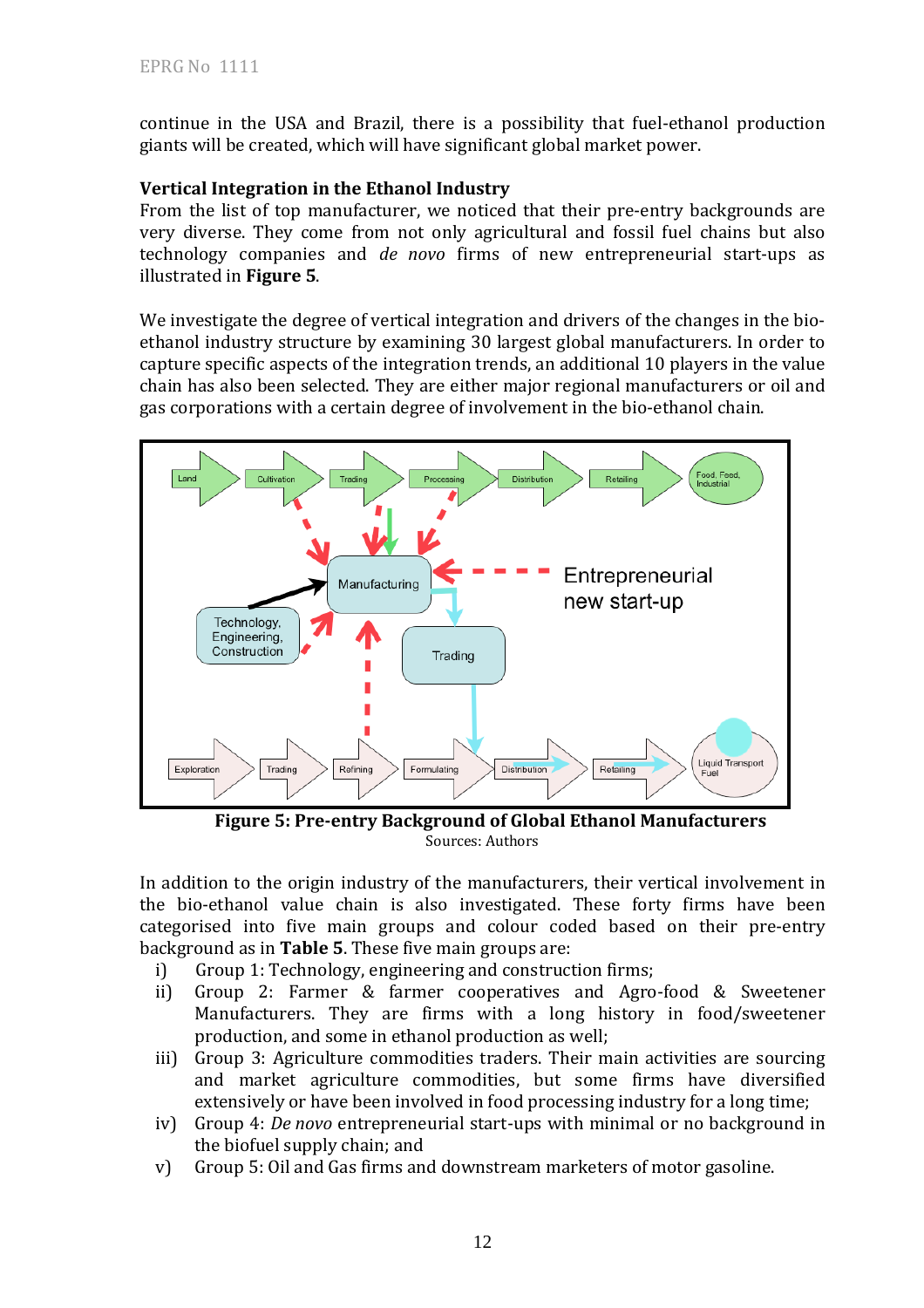|                      |                           |           | 2 <sup>nd</sup><br>Genera- |                 |                             | Agri-<br>food |                                |                                     |         |  |
|----------------------|---------------------------|-----------|----------------------------|-----------------|-----------------------------|---------------|--------------------------------|-------------------------------------|---------|--|
| Global               | Firm                      | Engineer- | tion                       | Planta-<br>tion | Ag service/<br><b>Trade</b> | ing           | process Ethanol<br>Manufacture | Marketing Blending Wholesale Retail | Refine/ |  |
| Rank<br>$\mathbf{z}$ | POET, US                  | ing       | Techn                      |                 |                             |               |                                |                                     |         |  |
| 4                    | Abengoa, ES               |           |                            |                 |                             |               |                                |                                     |         |  |
| 8                    | ETH Bioenergia, BR        |           |                            |                 |                             |               |                                |                                     |         |  |
| 5                    | Cosan, BR                 |           |                            |                 |                             |               |                                |                                     |         |  |
| 6                    | Shree Renuka, ID          |           |                            |                 |                             |               |                                |                                     |         |  |
| 11                   | Tereos, FR                |           |                            |                 |                             |               |                                |                                     |         |  |
| 18                   | Tate&Lyle, UK             |           |                            |                 |                             |               |                                |                                     |         |  |
| 24                   | Sudzucker, DE             |           |                            |                 |                             |               |                                |                                     |         |  |
| 25                   | Sao Martinho, BR          |           |                            |                 |                             |               |                                |                                     |         |  |
| 26                   | Cristal Union, FR         |           |                            |                 |                             |               |                                |                                     |         |  |
| 28                   | PedraAgroindustry, BR     |           |                            |                 |                             |               |                                |                                     |         |  |
| 29                   | Moreno, BR                |           |                            |                 |                             |               |                                |                                     |         |  |
| 30                   | Zilor, BR                 |           |                            |                 |                             |               |                                |                                     |         |  |
|                      | Petro Green, TH           |           |                            |                 |                             |               |                                |                                     |         |  |
| $\mathbf{1}$         | ADM, US                   |           |                            |                 |                             |               |                                |                                     |         |  |
| 10 <sub>1</sub>      | Bunge, US                 |           |                            |                 |                             |               |                                |                                     |         |  |
|                      | 12 Louis Dreyfus, FR      |           |                            |                 |                             |               |                                |                                     |         |  |
| 13                   | Andersons, US             |           |                            |                 |                             |               |                                |                                     |         |  |
| 16                   | COFCO, CN                 |           |                            |                 |                             |               |                                |                                     |         |  |
| 19                   | Glacial Lake Energy, US   |           |                            |                 |                             |               |                                |                                     |         |  |
| 21                   | Noble, HK                 |           |                            |                 |                             |               |                                |                                     |         |  |
|                      | Verasun                   |           |                            |                 |                             |               |                                |                                     |         |  |
| $\tau$               | <b>GPRE, US</b>           |           |                            |                 |                             |               |                                |                                     |         |  |
| 9                    | Hawkeye, US               |           |                            |                 |                             |               |                                |                                     |         |  |
| 14                   | White Energy, US          |           |                            |                 |                             |               |                                |                                     |         |  |
| 15                   | Pacific Ethanol, US       |           |                            |                 |                             |               |                                |                                     |         |  |
| 17                   | <b>Biofuel Energy, US</b> |           |                            |                 |                             |               |                                |                                     |         |  |
| 20                   | Aventine RE, US           |           |                            |                 |                             |               |                                |                                     |         |  |
| 22                   | Jian Shenghua, CN         |           |                            |                 |                             |               |                                |                                     |         |  |
| 23                   | AltraBiofuels             |           |                            |                 |                             |               |                                |                                     |         |  |
| 27                   | Global Ethanol, AU        |           |                            |                 |                             |               |                                |                                     |         |  |
|                      | TPK Ethanol, TH           |           |                            |                 |                             |               |                                |                                     |         |  |
|                      | Greenfield Ethanol, CA    |           |                            |                 |                             |               |                                |                                     |         |  |
|                      | <b>SEKAB, SE</b>          |           |                            |                 |                             |               |                                |                                     |         |  |
|                      | Greenergy, UK             |           |                            |                 |                             |               |                                |                                     |         |  |
|                      | 3 Valero, US              |           |                            |                 |                             |               |                                |                                     |         |  |
|                      | CNPC/Jilin, CN            |           |                            |                 |                             |               |                                |                                     |         |  |
|                      | BP. UK                    |           |                            |                 |                             |               |                                |                                     |         |  |
|                      | Husky Energy, CA          |           |                            |                 |                             |               |                                |                                     |         |  |
|                      | Shell, NL                 |           |                            |                 |                             |               |                                |                                     |         |  |

## **Table 5: Pre-Entry History and Vertical Involvement of Top Global Players in Bio-Ethanol Value Chain, 2009**

Source: Authors. Data from manufacturers' websites, RFA & UNICA statistics.

| Note: Colour Code                                                                           |  |  |  |  |  |
|---------------------------------------------------------------------------------------------|--|--|--|--|--|
| Engineering and construction company who builds plants and supplies technology              |  |  |  |  |  |
| Farmer/farmer cooperative and Agro-food processor, with a long history in sweetener         |  |  |  |  |  |
| production                                                                                  |  |  |  |  |  |
| Global/National agro-commodity trader                                                       |  |  |  |  |  |
| De novo entrepreneurial start-up with minimum or no background in the supply chain          |  |  |  |  |  |
| Oil & Gas company, either integrated or in downstream business                              |  |  |  |  |  |
| Firms with liquidity problem and in financial stress during the after map of 2007 financial |  |  |  |  |  |
| crisis. They were either in insolvency or in the process of debt restructuring              |  |  |  |  |  |
| Involvement in a stage of the ethanol value chain                                           |  |  |  |  |  |

The columns in **Table 5** represent stages of ethanol value chain. The first two columns are for auxiliary stages of  $1<sup>st</sup>$  and  $2<sup>nd</sup>$  generation technology suppliers. The agro-food processing column does not belong to the fuel-ethanol value chain. It is included to show the industry of origin of some players.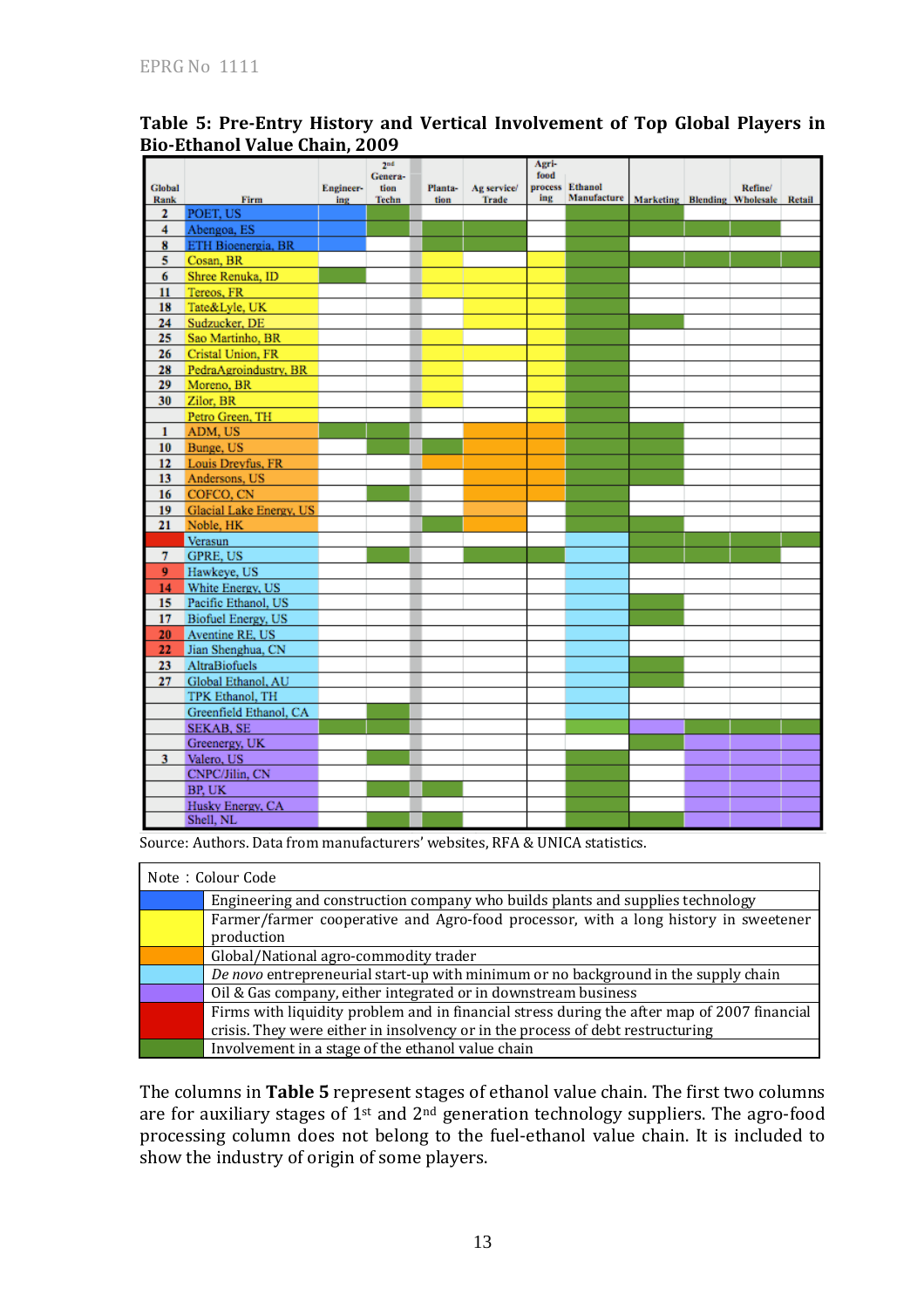In **Table 5**, these cells shaded in the colour of the corresponding firm denote the historical activities of the firm. Whereas, cells shaded in green indicate new business activities along the value chain that the firm is involved in.

We observe that Group 1-Engineering firms, are not only involved in R&D on 2<sup>nd</sup> generation technology but have also expanded vertically into the manufacturing and other downstream activities of the value chain. The most vertically integrated firm in this group is Abengoa, which comes from an engineering & construction sector background, building distilleries all over the world. On the other hand, some ethanol manufacturers have also venturing into this auxiliary stage. In the USA, POET and ADM both design and build their own distilleries. A newcomer into this stage is Shree Renuka of India, which is a sugar-ethanol company that has operating units in both India and Brazil. In 2007, it acquired KBK, an engineering and construction company based in India, which builds distilleries throughout Asia.

The firms with food processing background in Group 2 have been involved heavily in the ethanol manufacturing stage. They have a natural competitive advantage because of a long history of knowhow in feedstock processing and sourcing. Firms in Group 2 enjoy a high level of security of feedstock supply. There are only a few of these firms integrating further into downstream stages. For example, Cosan is the most vertically integrated ethanol firm in the world as seen by its involvement in every stage along the sugarcane-based ethanol value chain. In 2007, Cosan acquired ExxonMobil's downstream operation in Brazil. In early 2010, it announced the signing of an MOU with Shell to form a giant ethanol group in Brazil.

Similarly leveraging their pre-entry knowledge in feedstock supply and market capability, firms in Group 3, such as agricultural commodity traders, farmers and farmer cooperatives, have also ventured into the ethanol industry. They are primarily active in the manufacturing and marketing stages but shied away from the downstream blending, distribution and retailing businesses.

In Group 4, *de novo* firms are new start-ups with generally little corporate background in the ethanol and related industry. They entered the market because of favourable government policies in ethanol manufacturing and use as transport fuel. Some firms have moved extremely quickly to expand horizontally by raising equity in the stock market or from private equity funds. Many of these firms in both the USA and Brazil have expanded too quickly and began to face liquidity problems during the 2007 global financial crisis such as Pacific Ethanol, Panda Ethanol and Renew Energy in the US. A few firms in the USA have also employed a vertical integration strategy especially into downstream in order to gain market access. For example, GPRE acquired Blendstar to penetrate into downstream blending and distribution markets. Before going into bankruptcy, Verasun Energy was the largest ethanol manufacturer with 11 operational plants and another 6 new plants in construction or under development. Verasun blended and marketed its own brand of E85 ethanol to 150 retailing stations across 15 states.

The final group is oil and gas corporations. Many corporations with downstream gasoline businesses have to comply with national policies on ethanol blending and have therefore become involved in the value chain. Oil and gas firms have diverse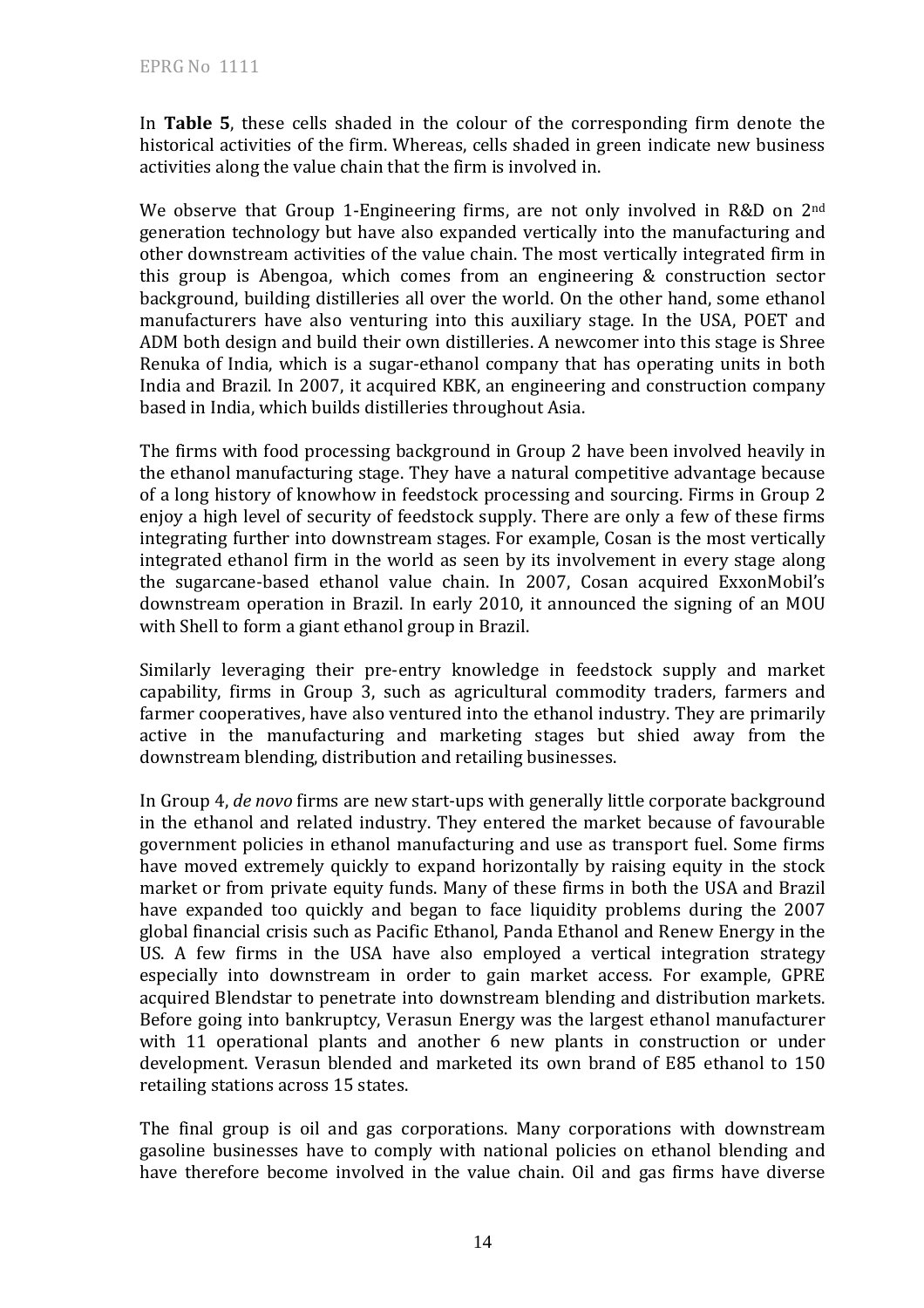interests in moving upstream along the ethanol value chain. Their involvement in sourcing and trading ethanol has been very substantial already. For example, Greenergy, claimed to be the top UK's road fuel supplier and have a 20% market share, is also one of the largest ethanol suppliers in the UK with extensive upstream sourcing and logistic capabilities. Shell and BP have been moving and trading large quantities of ethanol globally. BP has also claimed that it has blended and distributed 2.89 and 0.34 billion litres of fuel-ethanol in 2007 respectively in the USA and Europe, which in total is about 6.5% of the world's downstream market share in 2007. In 2008, BP has also committed to purchase and market 103 million litres of fuel-ethanol in Australia. On the other hand, Shell claimed to distribute more than 5 billion litres of ethanol in 2007. Total and Statoil have also marketed ethanol blended fuel in their respective domestic markets.

In addition, these firms have shown interest in moving further upstream into the manufacturing of ethanol and supplying of feedstock. BP has invested in two major greenfield projects in Brazil and a 420 million litres distillery joint venture with British Sugar and Du Pont in the UK. BP is expected to have a total installed capacity of 1.42 billion litres if all its projects materialised. On the other hand, Shell has taken a big step in the proposed JV with Cosan. Valero, one of the largest refiners in the USA, has invested substantially in ethanol production units and disposing some of its petroleum refining facilities (Valero, 2010). In 2009, it was the third largest ethanol manufacturer in the USA and the world. The oil and gas giants have also heavily invested<sup>7</sup> in R&D of various  $2<sup>nd</sup>$  generation technologies in bio-alcohol fuels with JV and acquisition of some biotech firms.

### **Drivers of evolution in ethanol industry structure**

The bio-ethanol industry is not a new industry but rather one with a long history of serving the beverage and industrial markets. Nevertheless, fuel-ethanol industry is a rather new in many countries and firms. Rent-seeking actors venture into this new and rapidly growing market trying to occupy and extracting rents along the ethanol value chain. It should also be noted that firms predominantly operate in downstream are integrating upstream and vice versa. The bi-directional movement contradicts assumption that firms seek to occupy the highest rent stage in the value chain.

Downstream integration into the manufacturing stage by engineering firms, traditional food processors and commodity traders could be understood by taking a resource-based view. The strategic resources available to the firm could be utilised by the firm to gain long-term competitive advantage (Wernerfelt, 1984). The firm utilises its resources, e.g. technological knowhow or feedstock supply, to develop a new line of businesses in an expanding market.

Based the analysis above, we propose that the primary factor that motivates ethanol manufacturing firms to integrate upstream is for security of supply for feedstock. Security of supply is in terms of quantity required as well as at a stable price. As shown in **Figure 2**, various feedstocks for ethanol production have their existing markets, which are far larger. Ethanol manufacturer is a price taker in most of the market conditions.

 $\overline{a}$ 7 Accurate estimation is difficult because acquisition cost is normally not fully disclosed.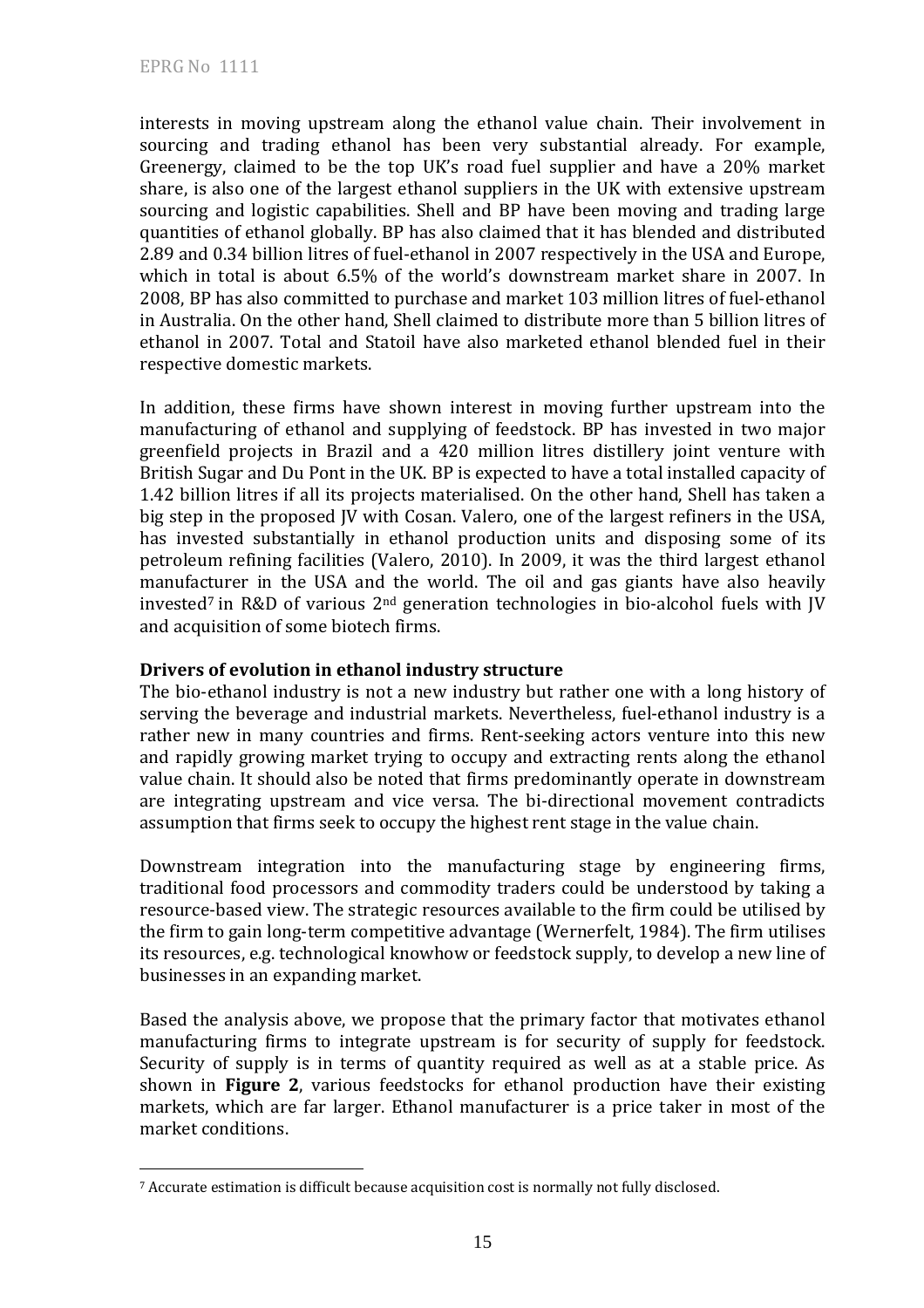However, there are socio-economy and political aspects of integration in upstream cultivation stages, which might incentivise or prohibit integration. Land rights and ownership structure in a specific country are important factors that shape the governance structure of this stage. For example, there are land ownership restrictions based on whether the actor is an individual or corporation, local or foreign, when seeking control of a large piece of land for cultivation. But these restrictions are less stringent, for example in Brazil, compare with those in countries such as China, the Philippines and Indonesia.

In the cultivation stage, type of crop is an important factor. Some crops require substantial input such as seeds, fertiliser and pesticides. Other such as cassava requires only one off seeding purchase and the next planting material is obtained from previous harvesting. Dependency on substantial farm inputs and credits could be a factor for integration in this stage. But, on the other hand, farm size, farm management, and farm labour will also have a significant impact on how and whether upstream integration may happen. For example, high number of small size family farms in cassava cultivation in central Thailand makes equity or even contract farming prohibitive when ethanol manufacturer attempts to integrate upstream. On the other hand, the traditional sugar-ethanol industry in Brazil owns a substantial portion of their sugarcane land or in long-term contracts with large farmers.

However, upstream integration into the feedstock production stage by oil and gas firms is not yet prevalent. Most oil and gas firms are not familiar with the traditional agricultural sector or agricultural commodity markets. BP and Shell chose to invest in the producing stage in Brazil rather than the USA, which might be attributable to sugarcane based ethanol delivering more environmental and carbon emission reduction benefits than their maize-based counterpart in the USA. Nevertheless, one of the crucial factors is due to a lesser concern on security of supply of sugarcane. The risk could be more easily mitigated because of site-specificity of cane due to its bulkiness.

Moreover, upstream integration of oil and gas firms into manufacturing stage will of course enhance security of supply of ethanol, as the firms are required to fulfil regulatory targets. On the other hand, firms in the refining sector without upstream oil and gas exploration business are also moving out of this increasing lower margin business. This type of firm is venturing into a new substitute, ethanol, and seeking rents in this new industry. A typical example is Valero. Other gasoline refiners and distributors, which have been moving upstream to source and market blended products, include Suncor in the USA, and Greenergy in the UK.

On the other hand, the price of gasoline does have some bearing on the price of ethanol in particular in the US market (CBOT futures prices of ethanol and gasoline). Manufacturer's margin could be squeezed with a high feedstock price but a low ethanol price. In most countries, with notable exception of Brazil, these stages are dominated by the downstream oil and gas businesses. Ethanol volume is relatively small compared to gasoline in the overall blending. As petroleum refining capacity in excess in most parts of the world, refiners are generally reluctant to pursue ethanol blending and putting barriers on government's aspiration to mandate any blending.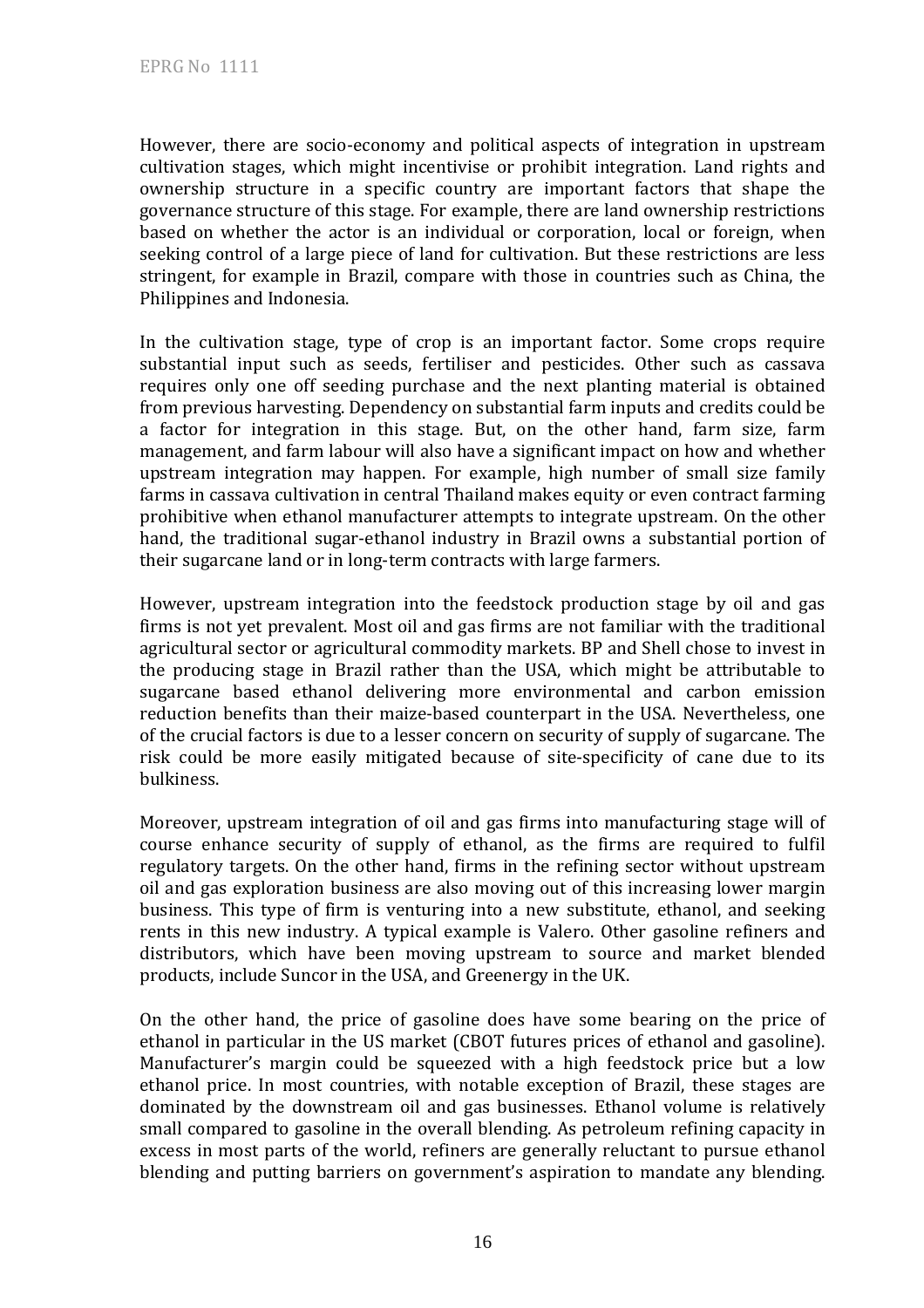For example, oil and gas firms struggled with excess refining capacity and were noncooperative with the Japanese government in pilot rollouts of ethanol programme in the 2000s. Ethanol manufacturers such as SEKAB in Sweden and Verasun in the USA have integrated downstream, especially into the higher blend market stage that might over the long-term provide a solution to the above situation.

In our analysis, we observe that there have been a substantial number of entries from neighbouring industries indicating ethanol industry boundaries are highly permeable. This permeability has created a structure where groups of firms with diverse preentry industry backgrounds and resources compete at various stages along the value chain.

In summary, our analysis shows four phenomena of integration along the value: 1) Backward integration of manufacturers to farming/commodity trading. This is less prevalent in both the US and Brazil. Barriers of entry could be too high including capital requirements, skills, and land acquisitions.

2) Backward integration of oil & gas firms into manufacturing of ethanol is increasing but lagging, possibly due to inertia or mismatch between the set of organisational skills required (Teece *at al.*, 1997) for conventional operations (in oil and gas, especially upstream activities) and those of the new venture (agro-business), including different in investment scale and expected returns, inexperience in agricultural commodity markets, agricultural management and social political aspects of agricultural activities.

Nevertheless, we noticed a large-scale entry by Valero, the largest independence crude refiner in the US into the manufacturing stage. Other refiners in the US do entry but in a smaller scale. There is a better overlap of skill sets between refiner and ethanol manufacturer compared with most of the upstream exploration orientated oil and gas companies.

3) Forward integration of commodity traders and farmer/cooperatives into manufacturing is very prevalent. Entrants with some pre-entry history in the value chain as (Klepper & Simons, 2000) are noted in countries such as the US, Brazil, China, France, Thailand and Vietnam. These *de alio* firms are more resilient in facing supply risks compared with *de novo* new start-ups. In addition, experience increased the value of entry as well as encouraging entry into new markets (King & Tucci, 2002). In addition, *de novo* firm survival rate is expected to be lower than *de alio* (Geroski, 1995; Helfat & Lieberman, 2002).

Nevertheless, it must be much more than having 'leveragable' asset of dynamic competencies (Teece & Pisano, 1994) or a bundle of skills and technologies (Hamel & Prahalad, 1994). As downstream oil and gas firms are backward integrated and upstream commodity traders are forward integrated, which are the keys capability for performance and survival?

4) There are good examples of forward integration of manufacturers into marketing, blending, distribution/retail. We also observe that firms of *de novo* and upstream *de alio* nature integrate further forward to marketing, blending, distribution/retail. As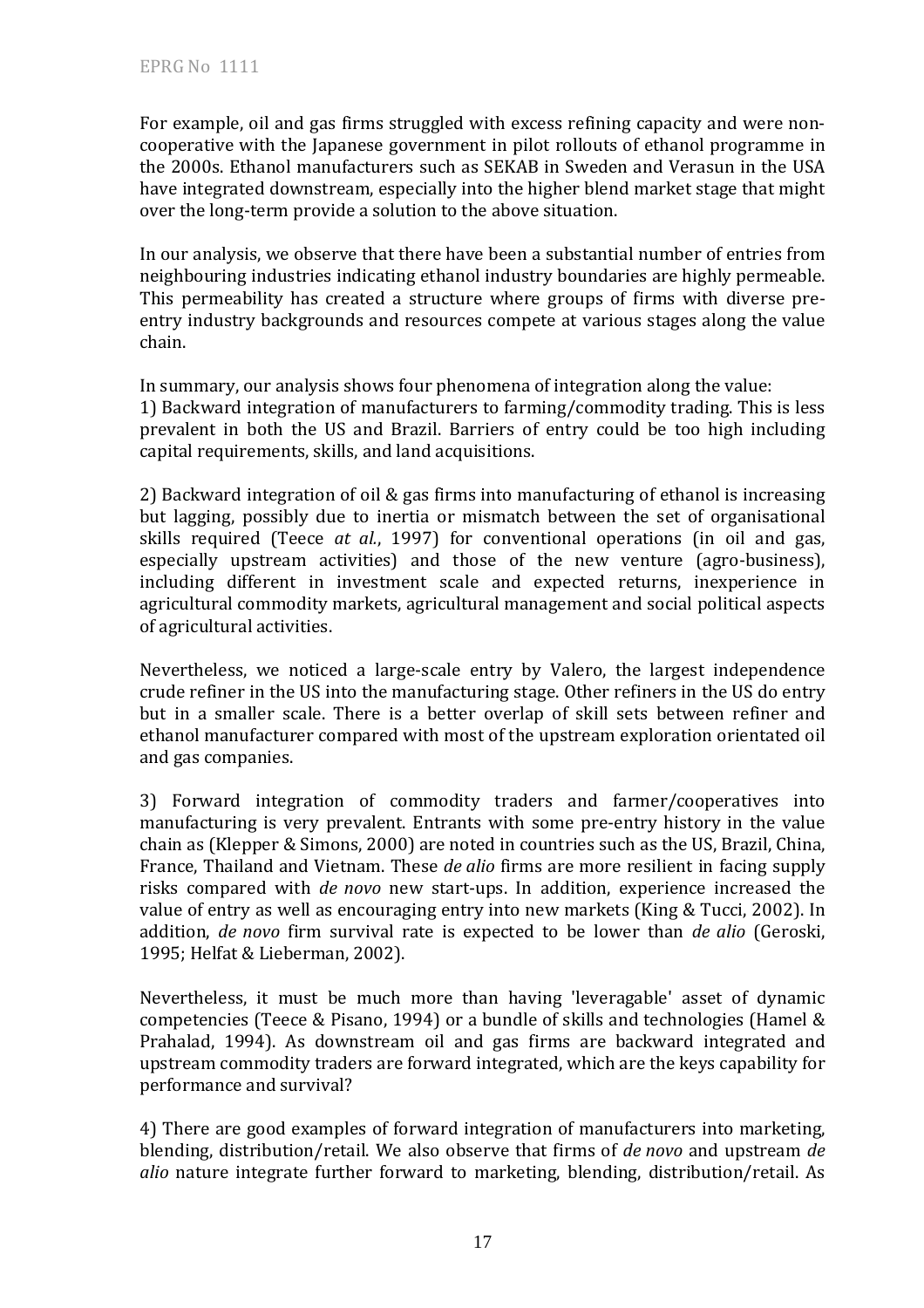Perry (1988:206) has suggested that the one of the motivations for firm to employ vertical integration strategy is not only to secure the market for its product but also to gain the ability to sell the quantity of output the firm would wish. This factor appears to be significantly important in the instant of the market being controlled by incumbents that their very product is to be substituted.

#### **Discussion and Conclusions**

Coase (1937) argued that firms and markets are mutually substitutable governance mechanisms. Transactions will be organised within a firm that is vertically integrated when the cost of doing so is lower than the cost involved in using the markets. Developing from this concept, the transaction cost economists such as Klein *et al.* (1978) and Williamson (1979) suggests that due to the prohibitive cost of contracting, firm tends to integrate vertically especially there exist asset specificities. This propounds that the choice of governance structure is a decision based on the aim to achieve higher efficiency.

On the other hand, Bain (1956, 1959) proposed from an industrial organisation perspective that a firm only expands horizontally or vertically in order to respond to external market power or to create and exploit market power. But, Joskow (2005), agreeing with transaction cost perspective, proposed that there was substantial support in the empirical literature for various efficiency motivations compared to a lesser support for market power exploitation as motivations in choosing vertical integration approach to inter-firms governance.

Some studies in strategic management literature (e.g. Van de Vrande *et al.*, 2009; Argyres, 1996), however, have shown that strategic factors are important considerations for manager during the selection of governance modes. Nevertheless, we propose that strategic factor particularly critical success factor of an industry should be taken into consideration when analysing determinants of governance mode. However, our analysis of the ethanol industry indicates that two important strategic forces shape the dynamic of ethanol industrial structure i.e. security of feedstock supply and access to retail market. It has to be acknowledged that the growing ethanol industry is a considerably tiny in both feedstock and fuel markets. Ethanol manufacturers have to compete for feedstock supply with a much larger and more mature food industry and ethanol manufacturers have to fight for market share as a substitute for gasoline in the downstream distribution/retail stages dominated by "supermajor" integrated oil companies.

Another dynamic force that curves the evolution of the structure of the industry is the permeability of the industry boundaries. Due to ease of entry and the absence of major technological barriers, not only neighbouring industries with specific competitive advantages but also *de novo* new start-ups entered the manufacturing sector. Successful firms, that possess resources and distinctive competencies such as capital, technology, specialised skills, organisational culture and knowledge from their original operation, could leverage these pre-entry assets into other markets and industries. (Teece & Pisano, 1994; Carroll *et al.*, 1996). We observe that firms with prior industry experience do have higher resilient to shock and is expected to perform better as theory on "dominance by birthright" propounded by Klepper & Simons (2000). But, the question remains on which are the critical pre-entry capabilities of a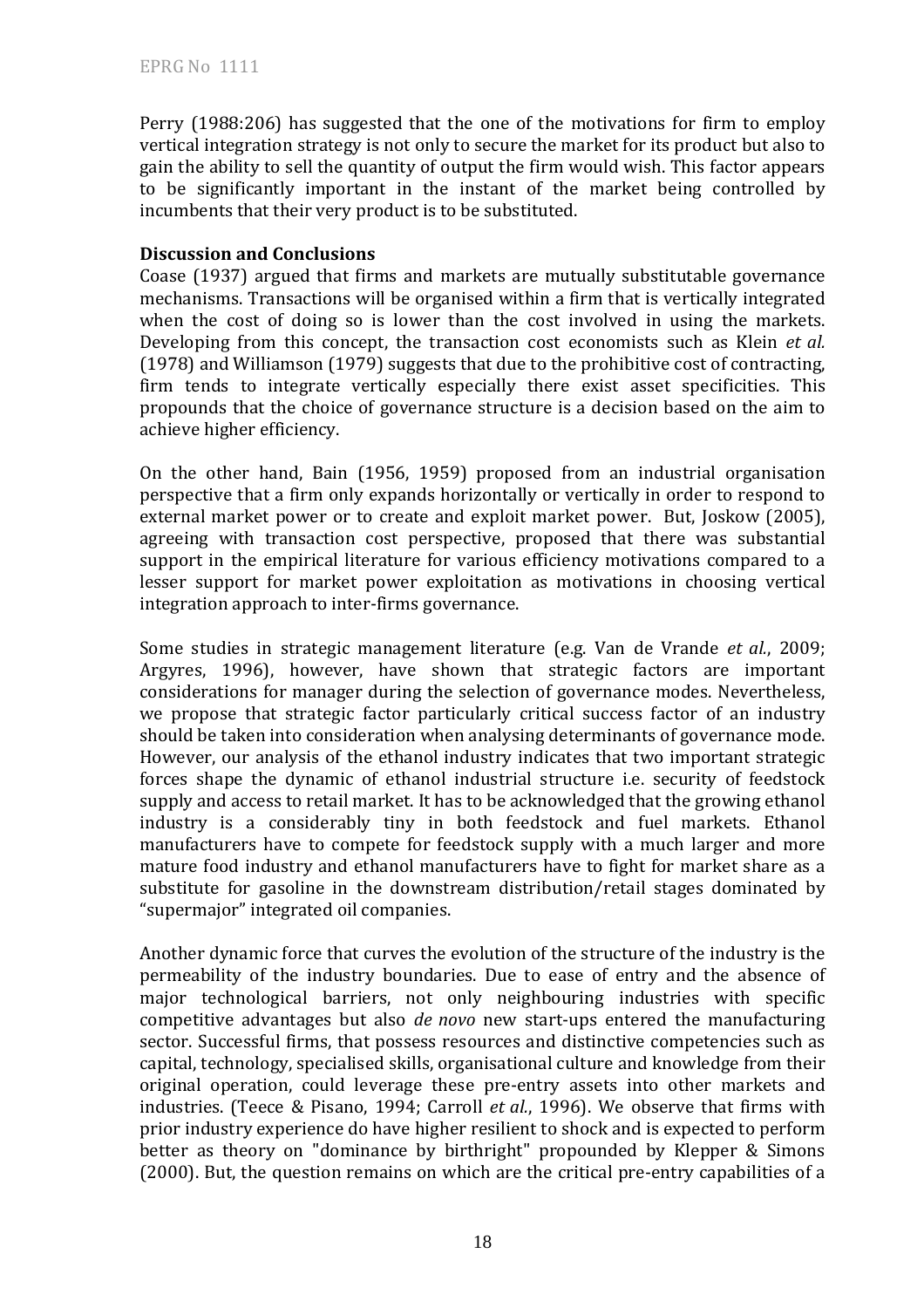firm affecting performance and ultimate exit. Nevertheless, for fuel-ethanol industry, the structure may change dramatically when 2nd generation technology becomes available.

As also demonstrated above, there are social and political factors that prohibit or influence a firm's decision in vertical integration. Firms in some countries do not integrate upstream to agriculture production and land ownership because of socialpolitical factors. It is due to neither the absence of substantial rents in the stage nor market arrangement does not increase transaction costs. Any analysis of the governance structure has to take account of a wider perspective including the environment and social-political factors in terms of regulation on land ownership, rural social structure, and farm size and practices.

#### **References:**

Bain, J. (1956). *Barriers to New Competition*. Harvard University Press.

- Bain, J. (1959). *Industrial Organization*. John Wiley & Sons.
- Balat, M., Balat, H. and Oz, C. (2008). Progress in Bioethanol Processing. *Progress in Energy and Combustion Science*, 3(5): 551-573.
- Balat, M. and Balat H. (2009). Recent Trends in Global Production and Utilization of Bio-ethanol. *Applied Energy*, 86: 2273-2282.
- Carroll, G.R., Bigelow, L.S., Seidel, M-D.L., Tsai, L.B. (1996). The Fates of *De Novo* and *De Alio* Producers in the American Automobile Industry 1885-1981. *Strategic Management Journal*, 17:117-137.
- Coase, R. (1937). The Nature of the Firm. *Economica*, 4:386-405.
- Escobar, J.C., Lora, E.S., Venturini, O.J., Yanez, E.E., Castillo, E.F. and Almazan, O. (2009). Biofuels: Environment, Technology and Food Security. *Renewable and Sustainable Energy Reviews*, 13: 1275- 1287.
- Euromonitor (2010). Euromonitor Database on Gasoline Demand. http://www.euromonitor.com/

EIA (2008). Annual Energy Outlook 2008 Overview. Energy Information Administration, USA.

- FAO (2009). High Food Prices and the Food Crisis Experiences and Lessons Learned. FAO.
- FAO (2010). FAOSTAT: Online Statistics on Agricultural Production at http://faostat.fao.org/site/339/default.aspx
- Federal Trade Commission (FTC) (2009). Report on Ethanol Market Concentration, 2009. USA. http://www.ftc.gov/os/2009/12/091201ethanolreport.pdf
- F.O. Lichts (2007). World Ethanol & Biofuels Report, 6(4). 23 October 2007.
- F.O. Lichts (2008). World Ethanol & Biofuels Report, 7(5). 07 November 208.
- F.O. Lichts (2010). World Ethanol & Biofuels Report, 8(16). 28 April 2010.
- Fransman, M. (2001). Analysing the Evolution of Industry: The Relevance of the Telecommunications Industry. *Econ, Innov, New Tech.,* 10: 109-140.
- Geroski, P.A. (1995). What do we know about entry? *International Journal of Industrial Organization*, 13(4), 421-440,
- Hamel, G. & Prahalad, C.K. (1994). *Competing for the Future*. Harvard Business School Press.
- Helfat, C.E. & Lieberman, M.B. (2002). The Birth of Capabilities: Market Entry and Importnat of Pre-History. *Industry and Corporate Change*, 11(4):725-760.
- Himmel, M.E. & Bayer, E.A. (2009). Lignocellulose Conversion to Biofuels: Current Challenges, Global Perspectives. *Curr Opin Biotechnol*. 20 (3): 316-317.
- Joskow, P.L. (2005). Vertical Integration. in *Handbook of New Institutional Economics*, ed. Menard, C. & Shirley, M. Springer.